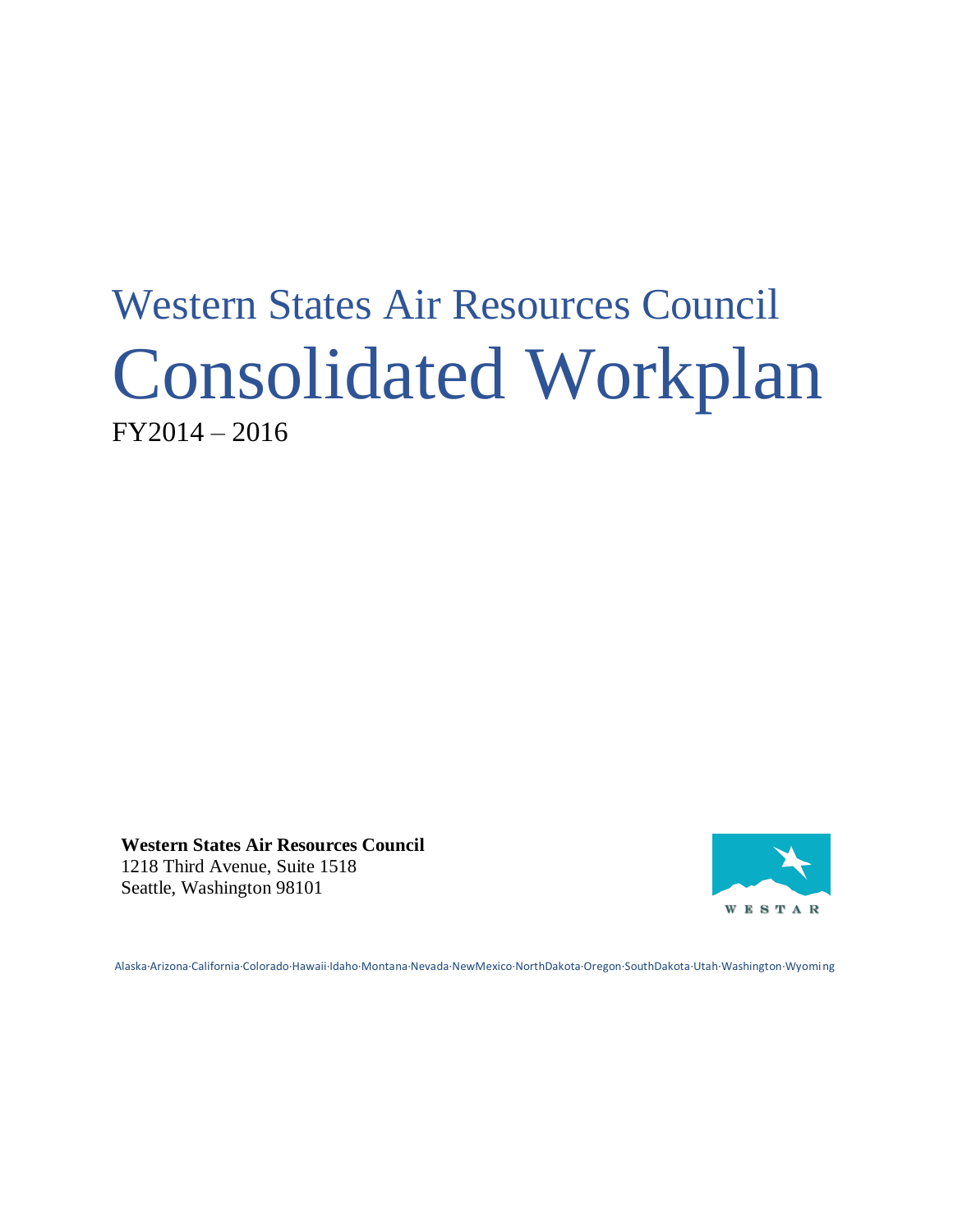# **Table of Contents**

| NPS – Coordinate and Develop Products and Strategies of Mutual Interest on Western U.S.     |  |
|---------------------------------------------------------------------------------------------|--|
|                                                                                             |  |
| Task Agreement 1: Federal Leadership Forum 3-State Study Coordination 17                    |  |
| BLM – Regional Modeling Framework (Oil & Gas Drill Rig NO <sub>2</sub> Monitoring and Model |  |
|                                                                                             |  |
|                                                                                             |  |
|                                                                                             |  |
|                                                                                             |  |
|                                                                                             |  |
|                                                                                             |  |
|                                                                                             |  |
|                                                                                             |  |
|                                                                                             |  |
|                                                                                             |  |
|                                                                                             |  |
|                                                                                             |  |
|                                                                                             |  |
|                                                                                             |  |
|                                                                                             |  |

Alaska-Arizona-California-Colorado-Hawaii-Idaho-Montana-Nevada-NewMexico-NorthDakota-Oregon-SouthDakota-Utah-Washington-Wyoming WESTAR, 1218 3rd Ave, Seattle, WA 98101 (206)254-9142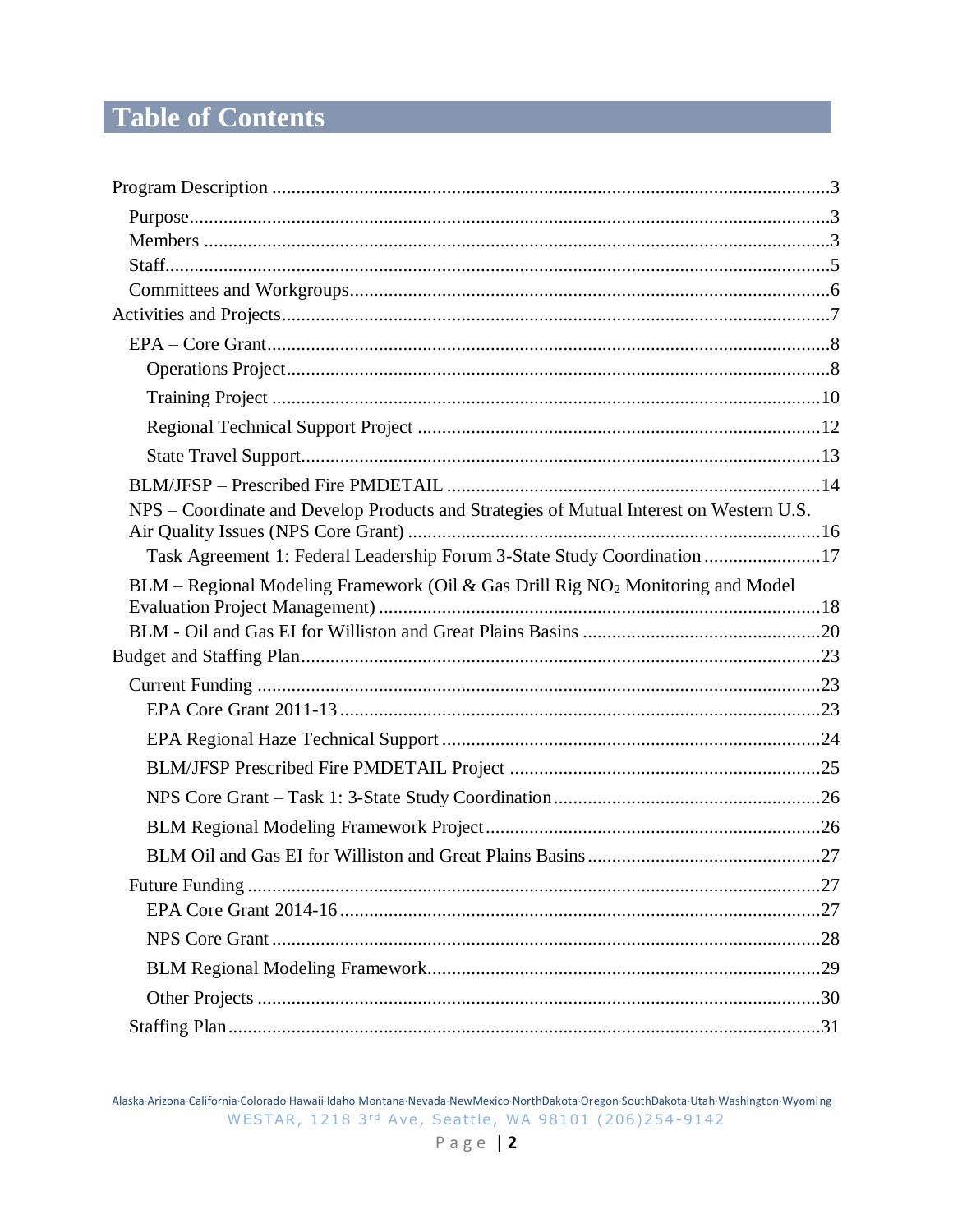# <span id="page-2-0"></span>**Program Description**

# <span id="page-2-1"></span>**Purpose**

The WESTAR Council is a non-profit regional association composed of delegates from fifteen western State Air Quality Agencies and, on an *ex officio* basis, federal Land Management Agencies, local air pollution control agencies, and tribes located in the western U.S. The Council's objectives are to:

- Promote the exchange of information between states;
- Serve as a forum to discuss western regional air quality issues of common concern;
- Share resources for the common benefit of the members;
- Coordinate research:
- Develop and deliver relevant air quality related training programs; and
- Develop air quality-related policy and guidance.

WESTAR receives funding through grants and contracts to achieve these objectives. This work plan, covering calendar/fiscal years 2014 through 2016, summarizes the actions and deliverables to be completed in the coming years. Currently, the funds used to support this work plan include:

- EPA Core Operating Grant, comprising:
	- o Operations: funding to provide basic membership services
	- o Training: funding for operation of the western regional training center
	- o Regional Technical Support: funding for operation of the Western Regional Air Partnership
	- o State Travel Support
- EPA Regional Haze Technical Support Grant
- NPS Core Grant (Cooperative Agreement to Coordinate and Develop Air Quality Products and Strategies)
	- o Task Agreement 1: 3-State Federal Leadership Forum
	- o Task Agreement 2: Pending
- BLM/JFSP Research Agreement: PMDETAIL (Particulate Matter Deterministic Empirical Tagging Assessment of Impact on Levels)
- BLM Williston-Great Plains Basins Oil and Gas Update
- BLM Cooperative Agreement (under development)
	- o Task Agreement: Drill Rig 1-hour NO2 Collaborative Study

# <span id="page-2-2"></span>**Members**

WESTAR's Articles of Association define two classes of membership – voting members and ex officio members. Voting members of WESTAR include the Air Program Administrator (or designee) from the 15 western states: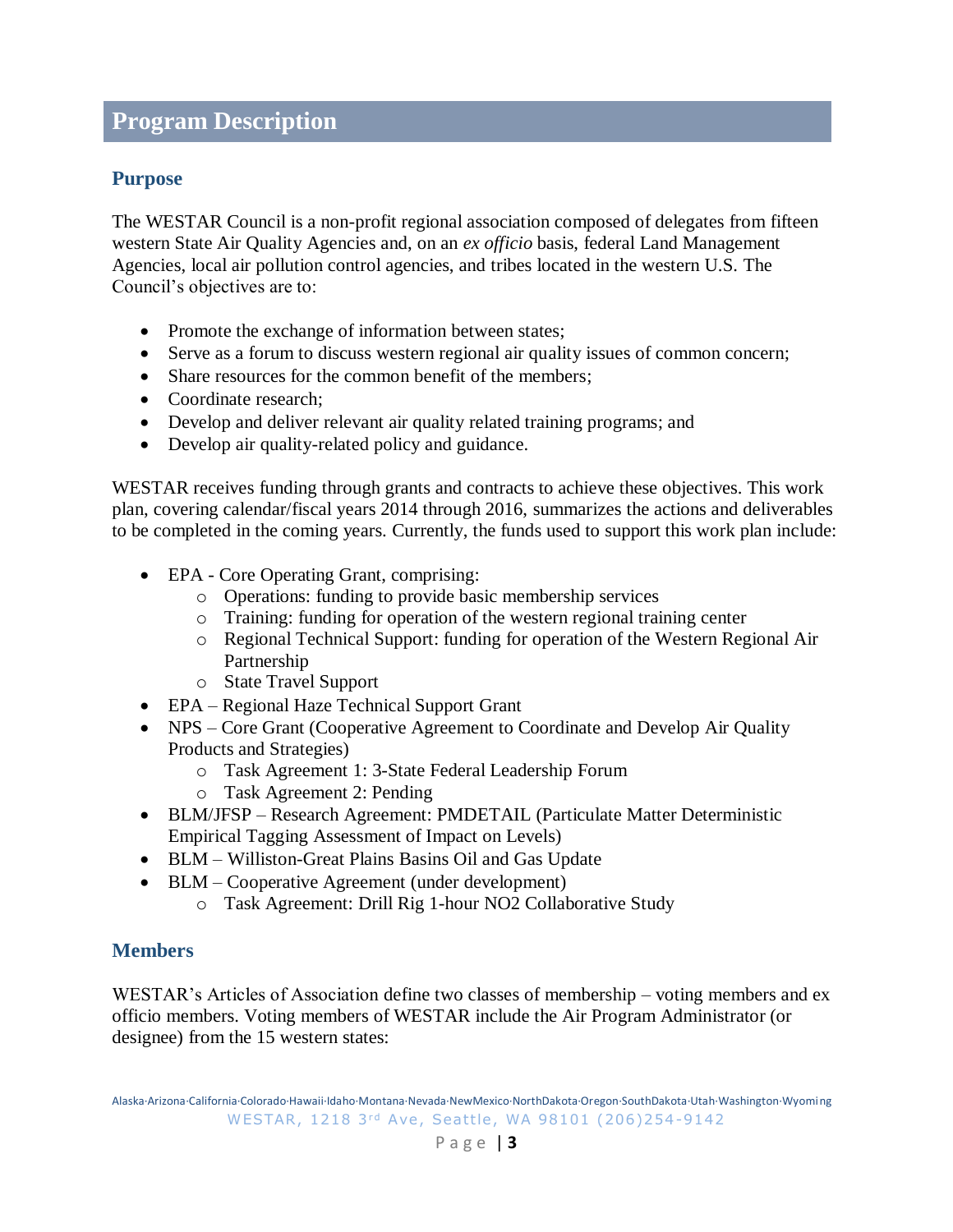#### WESTAR Voting Members

| Alaska     | Idaho        | Oregon       |
|------------|--------------|--------------|
| Arizona    | Montana      | South Dakota |
| California | Nevada       | Utah         |
| Colorado   | New Mexico   | Washington   |
| Hawaii     | North Dakota | Wyoming      |

Historically, WESTAR's ex officio membership included representatives from the four federal Land Management Agencies: USDI Bureau of Land Management, USDI National Park Service, USDI Fish and Wildlife Service, and USDA Forest Service. With the merger of WESTAR and WRAP in late 2013, the ex officio membership of WESTAR has expanded. WRAP's current membership can be found on WRAP's website at<http://www.wrapair2.org/membership.aspx> .

|    | <b>States</b> | Tribes                                                            | Local Air Agencies                                            | <b>Federal Agencies</b>                |
|----|---------------|-------------------------------------------------------------------|---------------------------------------------------------------|----------------------------------------|
| 1  | Alaska        | Pueblo of Acoma                                                   | Maricopa County Air Quality<br>Department                     | <b>National Park Service</b>           |
|    | Arizona       | Campo Kumeyaay Nation                                             | Pima County DEQ                                               | Fish & Wildlife Service                |
|    | California    | Confederated Salish and Kootenai<br>Tribes                        | Pinal County AOCD                                             | Bureau of Land Management              |
|    | Colorado      | Confederated Tribes of the<br>Umatilla Indian Reservation         | Bay Area Air Quality Management<br>District                   | <b>U.S. Forest Service</b>             |
| 5  | Hawaii        | Fort Belknap Indian Community                                     | <b>Butte County Air Quality</b><br><b>Management District</b> | <b>Environmental Protection Agency</b> |
|    | Idaho         | Hopi Tribe                                                        | Great Basin Unified APCD                                      |                                        |
|    | Montana       | Hualapai Tribe                                                    | Imperial Co. Air Pollution Control<br>District                |                                        |
|    | Nevada        | Kashia Band of Pomo Indians of<br><b>Stewarts Point Rancheria</b> | Mojave Desert AQMD                                            |                                        |
|    | New Mexico    | Lone Pine Paiute-Shoshone<br>Reservation                          | Monterey Bay Unified APCD                                     |                                        |
| 10 | North Dakota  | Nez Perce Tribe                                                   | North Coast Unified AQMD                                      |                                        |
|    | Oregon        | Northern Cheyenne Tribe                                           | Northern Sonoma County APCD                                   |                                        |
|    | South Dakota  | Ohkay Owingeh Pueblo                                              | Placer County Air Pollution Control<br>District               |                                        |
|    | Utah          | Orutsararmiut Native Council<br>(ONC)                             | Sacramento AQMD                                               |                                        |
|    | Washington    | Pechanga Band of Luiseno Indians                                  | San Diego County APCD                                         |                                        |
| 15 | Wyoming       | Pyramid Lake Paiute Tribe                                         | San Luis Obispo County APCD                                   |                                        |
|    |               | Shoshone-Bannock Tribes                                           | Santa Barbara County APCD                                     |                                        |
|    |               | Pueblo of Zuni                                                    | Tehama County APCD                                            |                                        |
|    |               |                                                                   | Yolo-Solano Air Quality Mgmt.<br>District                     |                                        |
|    |               |                                                                   | Clark County Dept. of Air Qual. &<br>Env. Mgmt.               |                                        |
| 20 |               |                                                                   | Lane Regional Air Protection Agency                           |                                        |

#### WRAP Members – May 2014

Alaska·Arizona·California·Colorado·Hawaii·Idaho·Montana·Nevada·NewMexico·NorthDakota·Oregon·SouthDakota·Utah·Washington·Wyoming WESTAR, 1218 3rd Ave, Seattle, WA 98101 (206)254-9142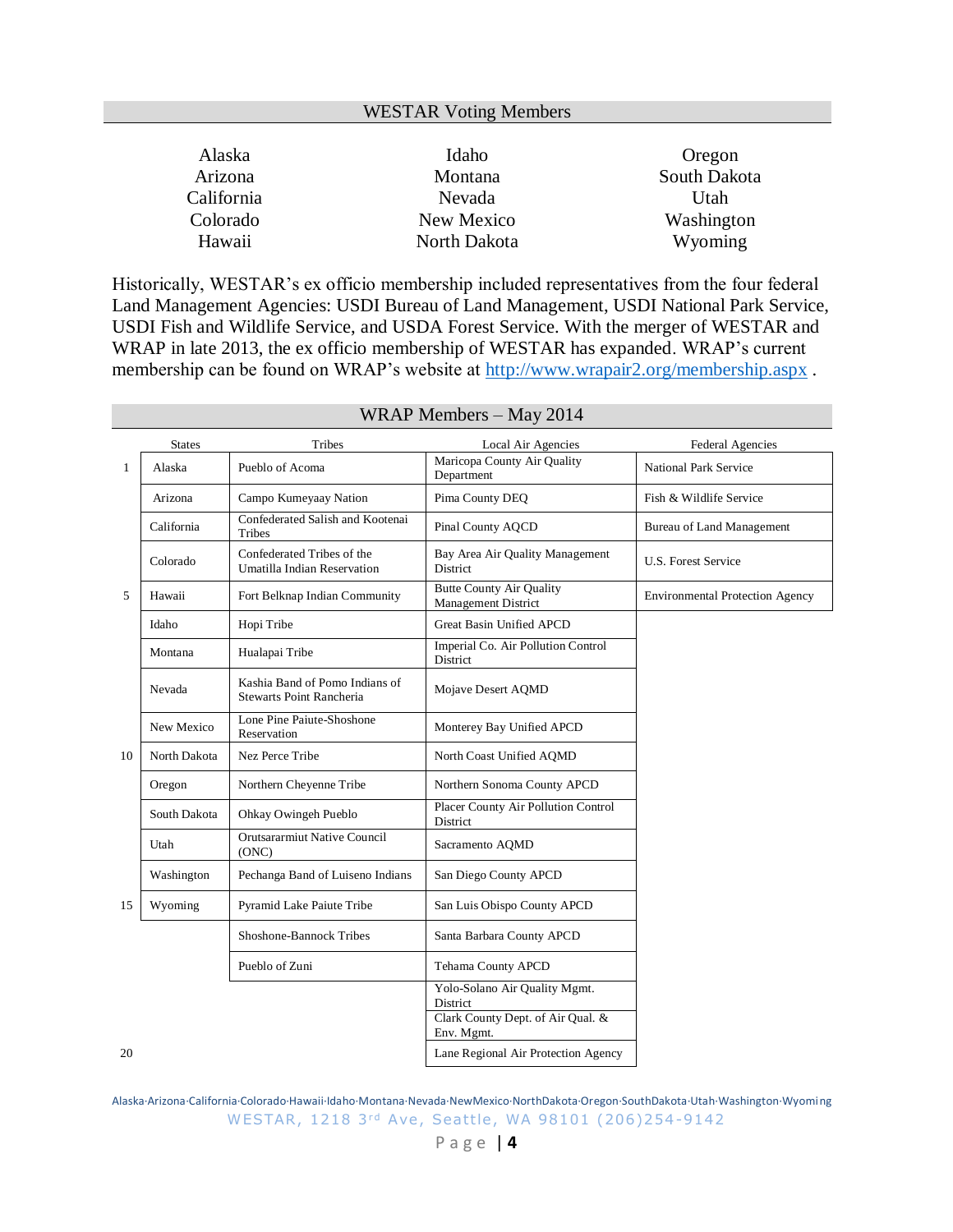|    | Northwest Clean Air Agency        |
|----|-----------------------------------|
|    | Olympic Region Clean Air Agency   |
|    | Puget Sound Clean Air Agency      |
|    | Southwest Clean Air Agency        |
| 25 | Spokane Regional Clean Air Agency |
|    | Yakima Regional Clean Air Agency  |

Common to all WESTAR member agencies is an interest in managing air quality - to protect against unhealthful levels of air pollution and to protect against adverse impacts on air quality related values within parks, wildlife preserves, wilderness areas, and other federal lands and on tribal lands. The WESTAR Council offers a unique and important opportunity for governmental entities to coordinate their efforts and work towards integrating air quality management strategies.

The WESTAR Executive Board directs and oversees WESTAR staff on behalf of the Council, and acts for the Council on matters not requiring action by the full membership. The duties of the WESTAR Executive Board are as follows:

| President      | The Council President is responsible for: supervision of the Executive<br>Director and coordination of Council business with the Office of the<br>Executive Director; approval of agendas and chairing Council<br>meetings; and general oversight of Council activities. |
|----------------|--------------------------------------------------------------------------------------------------------------------------------------------------------------------------------------------------------------------------------------------------------------------------|
| Vice President | The Council Vice President is responsible for conducting the duties of<br>the President in his or her absence. The Vice President automatically<br>assumes the Presidency at the first WESTAR Council business meeting<br>each year.                                     |
| Treasurer      | Responsibilities of the Treasurer include oversight of the Council's<br>finances in coordination with the Office of the Executive Director.                                                                                                                              |

# <span id="page-4-0"></span>**Staff**

There are currently five permanent WESTAR staff members:

Executive Director: The Executive Director's responsibilities include: establishment of grants and contracts on behalf of the Council; management of the financial affairs of the Council under the oversight of the Treasurer; preparing agendas for Council meetings (for the President's approval); and preparation and distribution of minutes. As authorized by the membership or the officers of the Council, the Executive Director is authorized to negotiate and enter into agreements and contracts with other organizations and to conduct projects and studies authorized by the Council. The Executive Director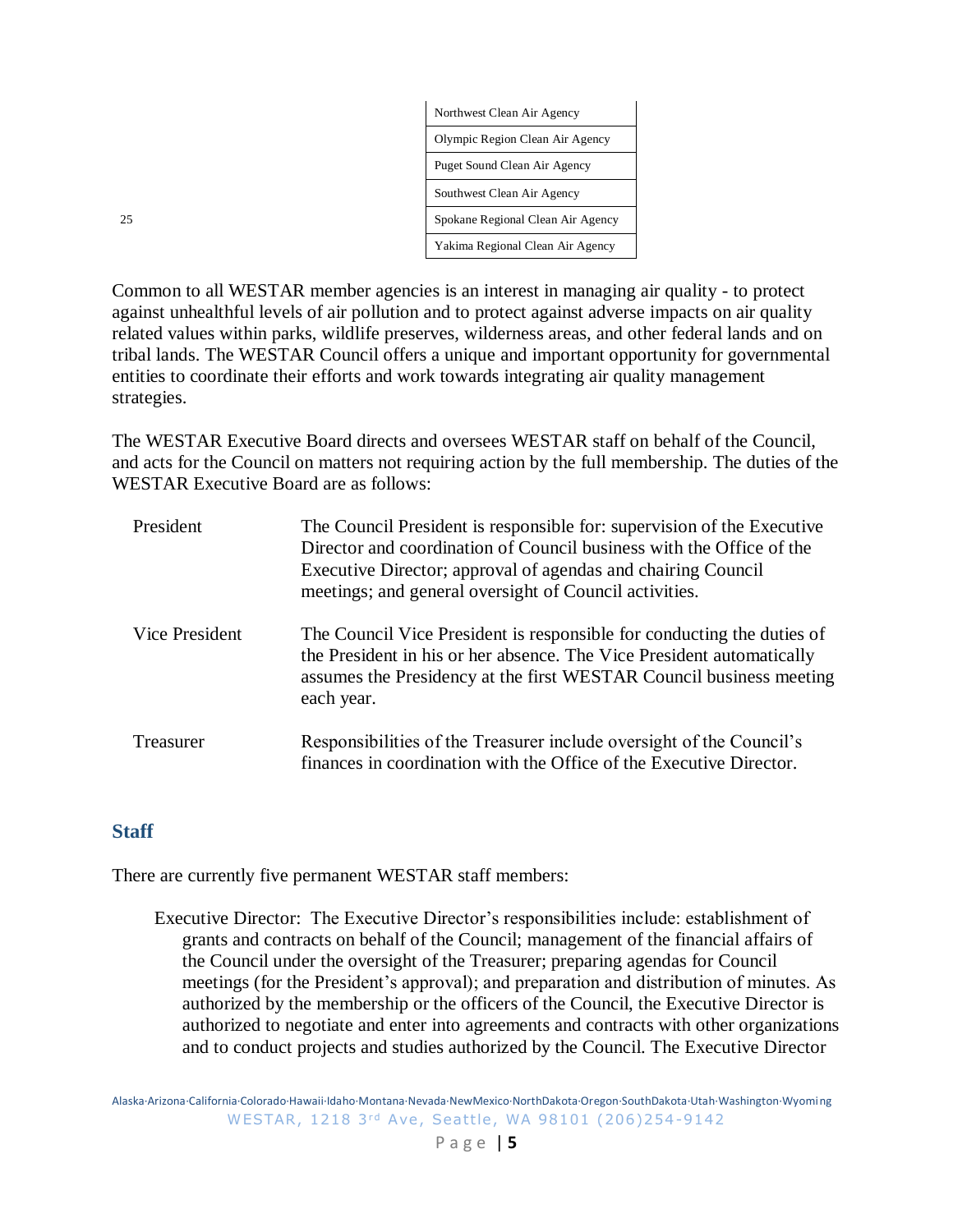is responsible for preparation of quarterly reports describing Council activities, financial status and other Council business matters. The Executive Director is supervised by, and reports directly to the President of the Council.

- Senior Policy Analyst: The Senior Policy Analyst manages the association's technical projects; provides staff assistance to Committee Chairs; prepares reports, surveys, letters, and recommendations to the Council on policy and technical matters; assists the Training Manager and Technical Projects Manager, when needed; acts as liaison with other regional bodies, including NACAA; and prepares work plans and budgets for review by the Executive Director and consideration by the Council.
- Training Manager: The Training Manager's primary responsibility is to plan for, prepare, and deliver high quality, relevant air quality related training to WESTAR members and others through the Western Regional Training Center; coordinate with other training organizations to leverage other course offerings; keep abreast of the training needs of its members; assists the Senior Policy Analyst and Technical Projects Manager, when needed; and prepare work plans and budgets for review by the Executive Director and consideration by the Council.
- Technical Projects Manager: The Technical Projects Manager staffs, coordinates, and manages regional air pollution analyses, and supports planning for air quality in the western states. This is accomplished by tracking the regional air quality technical and planning requirements of western air quality management agencies and providing technical analysis and results through work accomplished in regional air quality projects. In addition, the Technical Projects Manager assists the Senior Policy Analyst and Training Manager when needed, and prepare work plans and budgets for review by the Executive Director and consideration by the Council.
- Office Manager: The Office Manager handles the administration of the WESTAR home office; handles accounts payable; maintains files and records for review by Grantors; assists the Executive Director with calendaring, scheduling, meeting and conference call arrangements; prepares routine correspondence; makes arrangements for twice annual business meetings; and assists the Technical coordinator and Training Manager as needed.

#### <span id="page-5-0"></span>**Committees and Workgroups**

Committees within WESTAR and WRAP address key technical and policy issues important to the members. There are currently two active standing committees in WESTAR – the Planning Committee and the Technical Committee – and there is currently one standing committee in WRAP – the Technical Oversight Committee. The general purpose of these committees is described below, and more detail can be found on the WESTAR and WRAP websites. Each of the committees is charged with identifying and, if appropriate, addressing issues related to their assigned areas of responsibility, through:

Alaska·Arizona·California·Colorado·Hawaii·Idaho·Montana·Nevada·NewMexico·NorthDakota·Oregon·SouthDakota·Utah·Washington·Wyoming WESTAR, 1218 3rd Ave, Seattle, WA 98101 (206)254-9142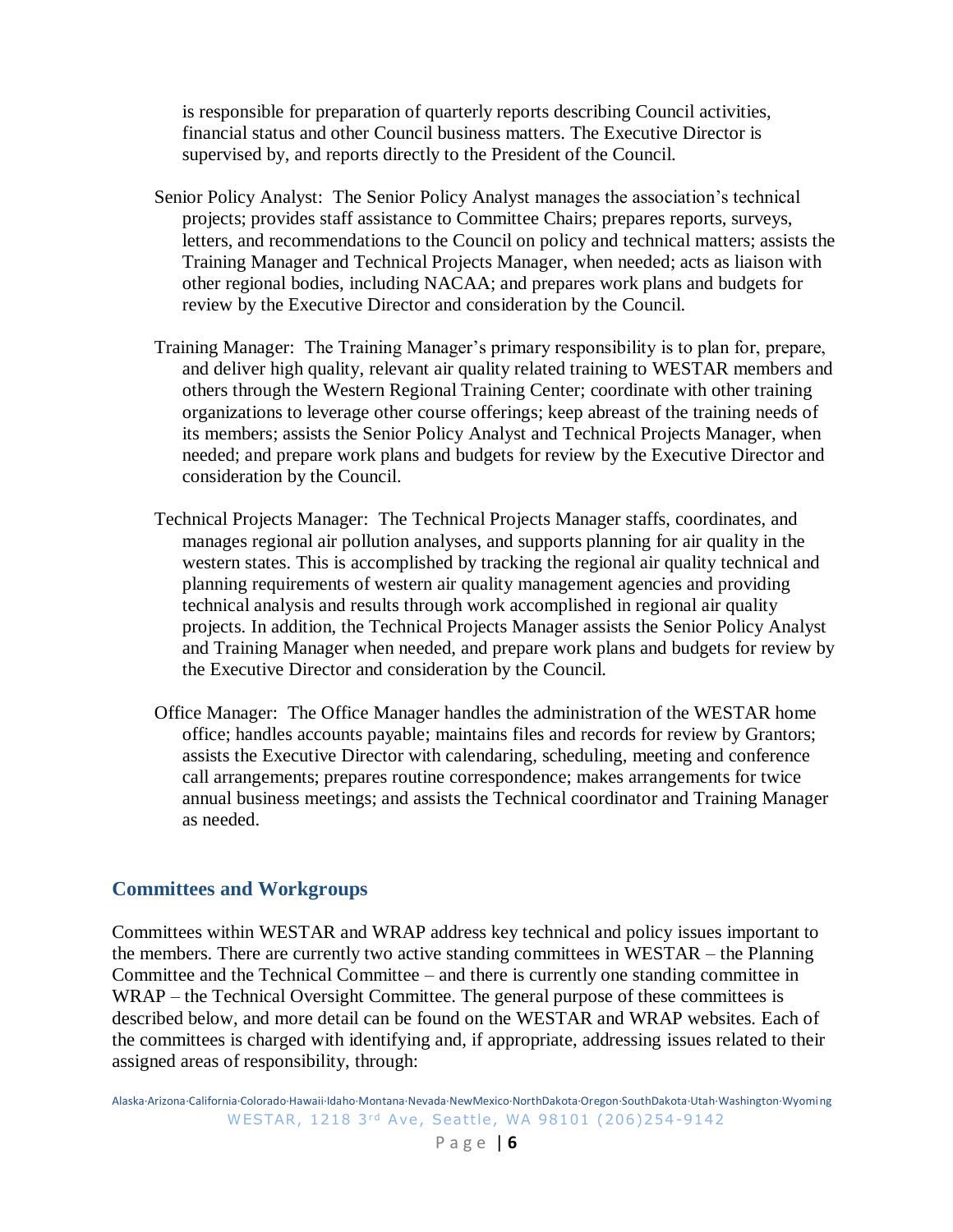- Sharing of information amongst states;
- Tracking the activities of NACAA and other air quality management organizations;
- Identifying the need for, and where appropriate, recommending and advocating for policy change; and
- Developing guidance documents and compiling and sharing information.

#### WESTAR Planning Committee

The mission of the WESTAR Planning Committee is to serve as a forum for education and information exchange among western state air quality agencies; to identify air quality issues that have a direct impact on western states and ensure western concerns are considered in national air quality planning actions. In order to accomplish this mission the Planning Committee focuses on NAAQS and associated implementation and SIP related actions, especially those affecting exceptional events, regional haze and western pollution transport.

#### WESTAR Technical Committee

The mission of the WESTAR Technical Committee is to serve as a forum for education and information exchange among western state air quality agencies; to identify air quality issues that have a direct impact on western states and ensure western concerns are considered in national air quality actions. In order to accomplish this mission the Technical Committee focuses on monitoring, emissions inventory and modeling related air quality issues. WESTAR also supports a western state representative on the National Ambient Air Monitoring Committee who works with agency monitoring staff through the Technical Committee.

#### WRAP Technical Oversight Committee

The WRAP Technical Steering Committee (TSC) provides oversight for WRAP technical projects and workgroups. The activities of the projects and workgroups will be documented for review by the Board and the TSC. Day-to-day management of WRAP technical projects will primarily be conducted by WRAP staff. The TSC provides oversight of technical projects by reviewing and directing the work of WRAP staff to manage these projects, via routine status reports, a workplan and budget, and periodic interaction with the contractors operating these systems. WRAP workgroups recommended by the TSC and authorized by the WRAP Board will have Chairs and members from WRAP member organizations that track and execute the activities associated with the individual workgroup. Some workgroups will have significant participation by industry and environmental stakeholders. The TSC membership is periodically updated and can be found at: [http://www.wrapair2.org/TSC.aspx.](http://www.wrapair2.org/TSC.aspx)

# <span id="page-6-0"></span>**Activities and Projects**

WESTAR's core mission is to provide services and assistance to its members in their efforts to address air quality management issues. Services and assistance may take the form of policy assessment, technical analysis, training, or simply providing a forum for members to discuss issues of common interest. For the last 20 years, financial support for WESTAR's core mission has been provided primarily through grants from EPA. With the merger of WESTAR and

Alaska·Arizona·California·Colorado·Hawaii·Idaho·Montana·Nevada·NewMexico·NorthDakota·Oregon·SouthDakota·Utah·Washington·Wyoming WESTAR, 1218 3rd Ave, Seattle, WA 98101 (206)254-9142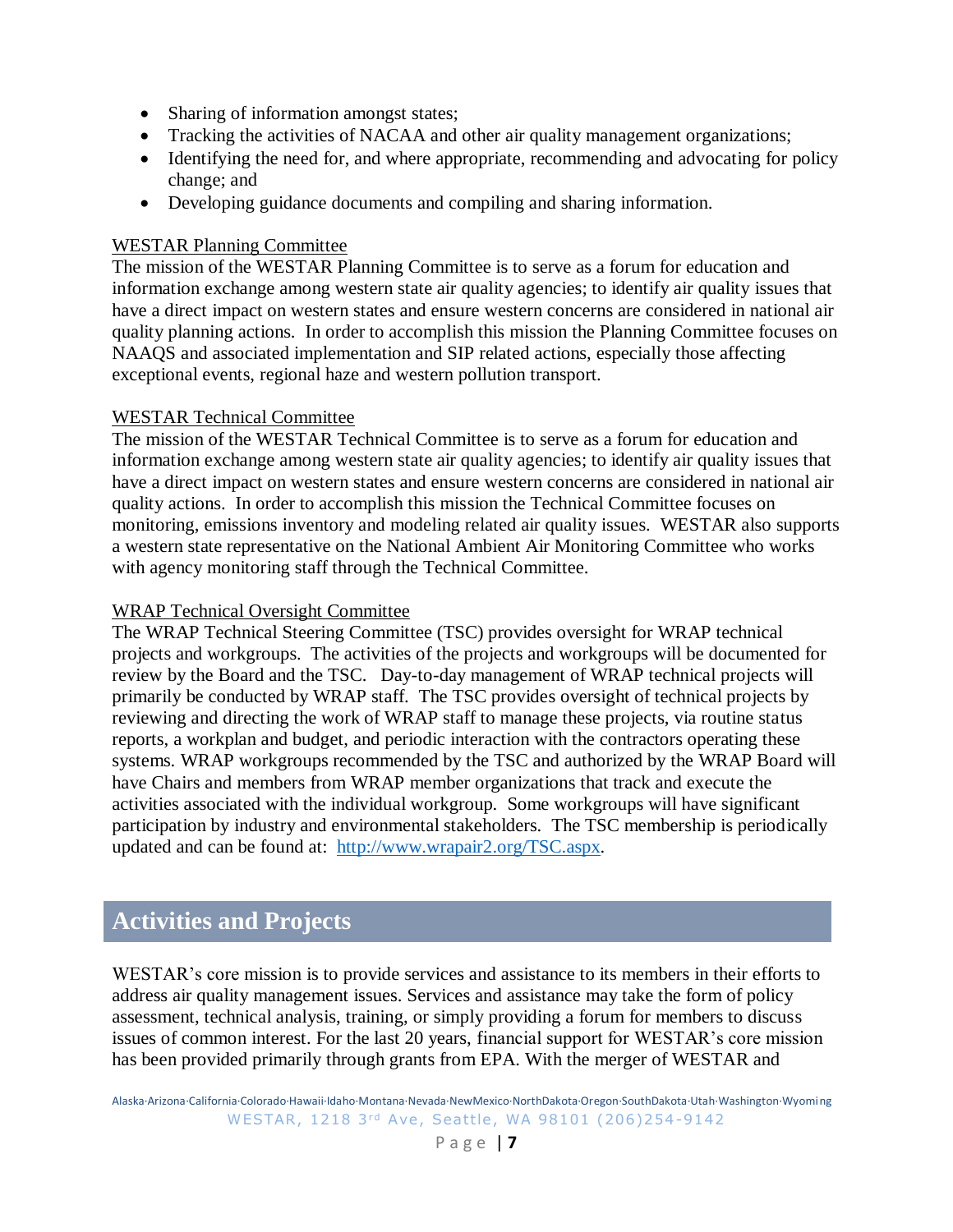WRAP, WESTAR is receiving additional financial support through Cooperative Agreements with the National Park Service and the Bureau of Land Management. WESTAR may receive additional financial support from others, including but not limited to states, other federal agencies, and the private sector, to conduct specific projects that are consistent with the organization's core mission.

# <span id="page-7-0"></span>**EPA – Core Grant**

WESTAR's Core Grant from EPA is comprised of financial support that would otherwise fund state and local agencies directly to implement Clean Air Act programs. Prior to the submission by WESTAR of a grant application to EPA, each member state is asked to affirm their willingness to defer a portion of the Section 105 grant, to be pooled with funding from other member states in support of WESTAR. Historically, funds have been set aside in this manner for WESTAR Operations, Training, State Travel Support, and recently, for Regional Technical Support. Funding levels have remained stable for the last decade, and WESTAR's grant application for 2014 – 2016 EPA funding assumes continued funding at these levels.

While Regional Technical Support funding is new to WESTAR, these funds have supported WRAP activities for many years. With WRAP joining WESTAR in late 2013, this funding will be folded into WESTAR's Core Grant, dedicated to providing comparable services and support as WRAP has provided through the years.

State Travel Support funds have been included as a part of WESTAR's core grant for many years. At their discretion, states set aside additional funding to support staff travel. WESTAR manages these fund on behalf of contributing members.

# <span id="page-7-1"></span>**Operations Project**

The purpose of the Operations project is to develop, implement, and support the policy and technical activities at WESTAR that benefit member states. Funding for this project comes entirely from member state contributions. In addition, personnel from member states and federal land management agencies contribute their time and expertise to many of the tasks performed under this project. For example, members of WESTAR's committees are often asked to review and draft documents for consideration by other committee members, and make presentations on conference calls and at meetings. While funds from WESTAR's Operations project pay for the conference call itself, the time spent by staff doing research on the issue, and the time spent on conference calls are additional "in-kind" contributions by WESTAR members. Un-reimbursed staff time working on Operations projects is vital to our success.

1. Meetings

The WESTAR Council will meet as often as needed to address priority activities. Scheduled meetings include the Spring and Fall Business meetings (face to face) and monthly conference calls.

Alaska·Arizona·California·Colorado·Hawaii·Idaho·Montana·Nevada·NewMexico·NorthDakota·Oregon·SouthDakota·Utah·Washington·Wyoming WESTAR, 1218 3rd Ave, Seattle, WA 98101 (206)254-9142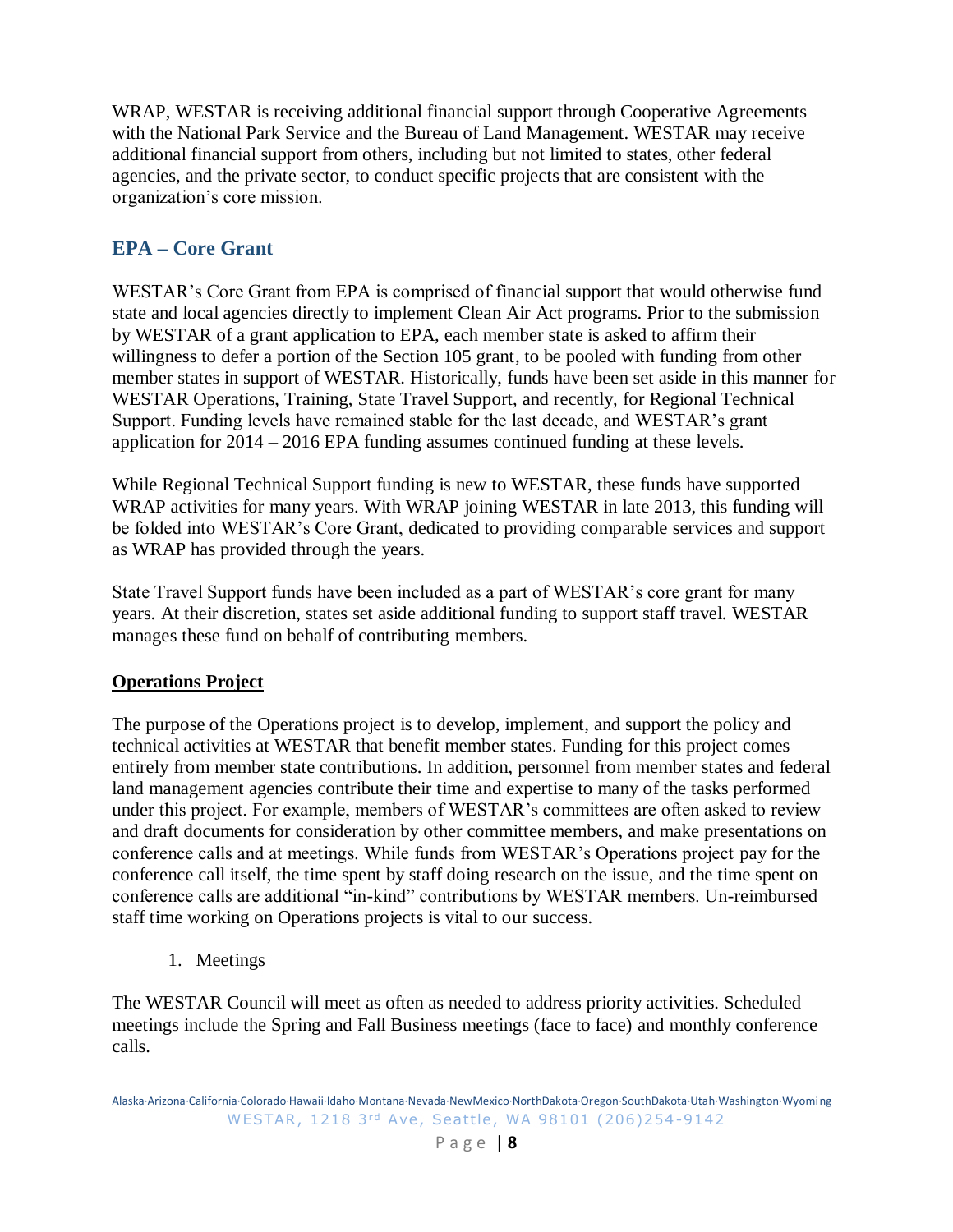Participants in both the face to face meetings and monthly conference calls include WESTAR members and invited staff (typically deputies and/or lead planners or technical staff).

In addition, WESTAR expects to host one to three unscheduled meetings each year related to specific priority topics - meetings that will involve some or all of the WESTAR directors as well as staff working in the program area addressed by the meeting. For example, in recent years meetings were held on improvements to the regional haze program, New Source Performance Standards for wood burning devices, and implementation of the exceptional events rule. Meetings of this nature are difficult to schedule in advance, as they typically address emerging issues or are in response to actions taken by EPA or others that impact air quality management in western states. For planning purposes, we will assume that WESTAR will host one such meeting each year.

2. Specialty Conference

Each year, WESTAR identifies a topic for discussion by staff and managers from WESTAR states. Generally, the topic is technical, but will often include policy discussions as well. Funds are earmarked for speakers, facilities, and to provide travel support to state staff. In general, the topic for the annual specialty conference is determined through discussions on monthly conference calls and bi-annual business meetings. We estimate 40 or more people will participate in each of the specialty conferences, people whose role within their state will relate to the topic being addressed in the conference. WESTAR traditionally provides travel support for two representatives from each state to attend the meetings.

3. Committee Activities

WESTAR's operating committees address priority issues and emerging topics. While these priorities are constantly evolving, each committee has anticipated issues within their assigned areas of responsibilities that are especially important to focus on in the coming year, either because of the importance of the issue to western states, the timeliness of the issue (for example, pending EPA guidance or rules), or both. A general outline is provided below as an approach for each committee to carry out its assigned responsibilities:

- Conduct and document periodic conference calls;
- Conduct face-to-face committee meetings as needed, with the primary objective to identify emerging issues and to develop a recommended list of priority activities for consideration by the Council;
- Brief the air directors on committee activities at the spring and fall business meetings;
- Sponsor committee members' participation in key national or regional meeting(s);
- Provide a forum for members of regional and national committees to share information with other states.

In addition to these "core" activities, committees may form ad hoc workgroups to address specific topics. Ad hoc workgroups are formed at the request of the WESTAR Council, sometimes based on a standing committee recommendation. These workgroups are intended to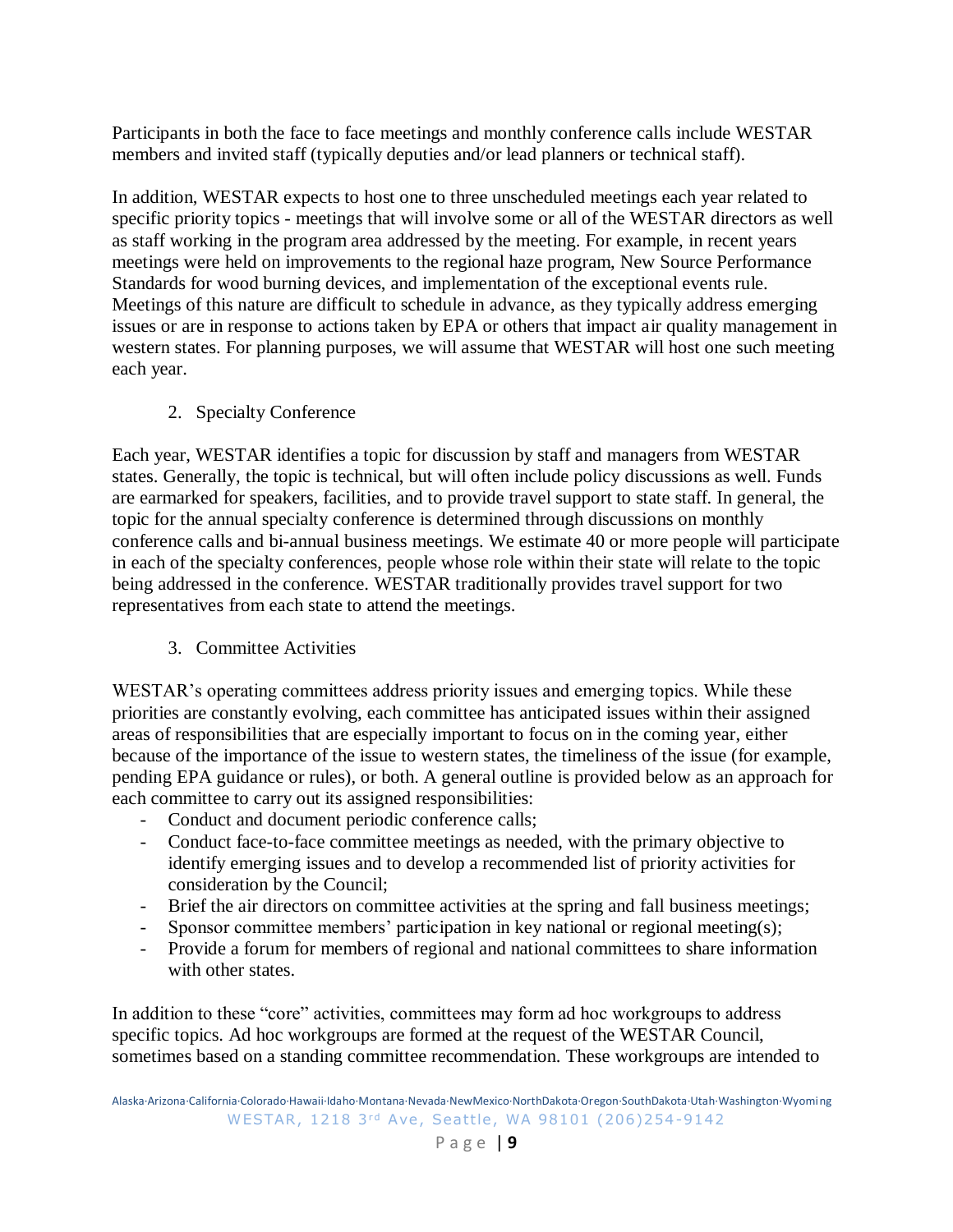focus on specific problems and their solutions and convene for a limited period of time. For example, ad hoc workgroups have been formed to develop regional haze SIP templates and exceptional events rule and guidance assessments. Funding support for workgroup activities is provided through the parent committee. While we do not know if additional ad hoc workgroups will be established in the coming years, for planning purposes, we anticipate the need for one new ad hoc workgroup, or the re-activation of a previously active workgroup, in each of the coming 3 years to address high priority topics.

4. Expected Results

The following results are expected from the activities described above in 2014-16\*:

| Activity                                                                                                | 2014 | 2015                        | 2016                        |
|---------------------------------------------------------------------------------------------------------|------|-----------------------------|-----------------------------|
| Air director conference calls documented on website                                                     | 9    | 9                           | 9                           |
| Business meetings documented on website                                                                 |      | $\mathcal{D}_{\mathcal{L}}$ | $\mathcal{D}_{\mathcal{L}}$ |
| Committee and ad hoc workgroup conference calls                                                         | 40   | 40                          | 40                          |
| Annual specialty conference on high priority topic                                                      |      |                             |                             |
| Meetings to address emerging topics                                                                     |      |                             |                             |
| Committee representatives sponsored to attend national<br>meetings and report back to WESTAR membership | 3    | 3                           | 3                           |
| Trips by committee chairs to brief air directors on<br>committee activities                             |      | 4                           |                             |

# **Expected Results from EPA Core Grant – Operations Project**

\* Based on projected funding levels as detailed in the Budget and Staffing Plan section below.

# <span id="page-9-0"></span>**Training Project**

The purpose of the Training Project is to: (1) deliver high quality training courses/workshops that meet the needs and expectations of state and local air agency staff within the fifteen-state WESTAR region; (2) develop needed, cost-effective, responsive, and western-states-focused training opportunities; and (3) act as the main point of contact for information and educational training opportunities related to air quality training.

1. Assessment

To assure that training provided by WESTAR meets the needs of member states and local air agencies, the WESTAR Training Manager routinely participates on WESTAR's committee conference calls and in other activities where training needs may be discussed. In addition, the WESTAR Training Advisory Committee which is comprised of staff from member states works closely with the WESTAR Training Manager to identify state-specific training priorities.

Alaska·Arizona·California·Colorado·Hawaii·Idaho·Montana·Nevada·NewMexico·NorthDakota·Oregon·SouthDakota·Utah·Washington·Wyoming WESTAR, 1218 3rd Ave, Seattle, WA 98101 (206)254-9142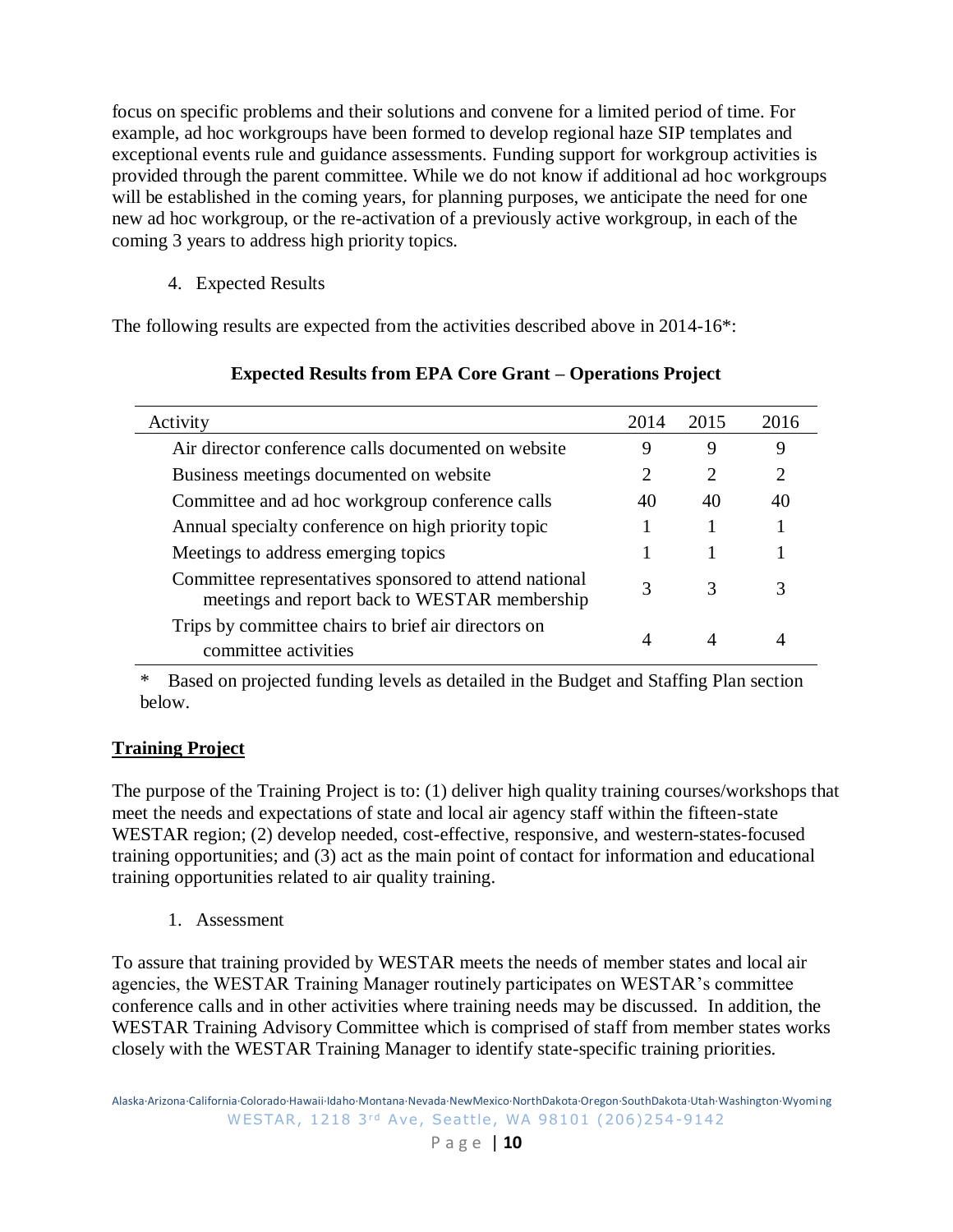2. Training Courses, Seminars, and Workshops

WESTAR anticipates conducting 20 to 25 training courses, workshops, and seminars each year throughout the grant period. The exact number of courses funded during an individual year is variable since the number is largely dependent on the subject matter and duration of courses requested by western agencies.

WESTAR's Training Manager works with state and local agency staff to: (1) determine high priority training needs and identify available training opportunities that closely match the need, (2) assist in fine-tuning the agenda and agenda topics, (3) establish timing of the training opportunity, and (4) determine training facility and location. This training needs identification process utilized allows WESTAR to address fundamental air quality training needs as well as critical, new or newly promulgated rules/standards/guidance/ issues that will affect western air agencies in a timely, flexible, and resource-wise manner.

WESTAR's annual training schedule is typically comprised of both standardized educational opportunities, and pioneering (never before seen) educational opportunities designed and developed by WESTAR's staff. Both types of educational opportunities are important components to WESTAR's training program, and to the professional and personal development of western air staff. Standardized courses assist staff in becoming familiar with, and gaining a solid understanding of foundational issues and information. These standardized courses help staff perform day-to-day job responsibilities more effectively and efficiently, and get inexperienced staff up-to-speed. The pioneering courses assist staff in understanding on new regulations, guidance, rules, and emerging "hot topics", and in becoming acquainted with lessons learned by other air agencies.

3. Expected Benefits

WESTAR anticipates that the following agency personnel performance benefits will result from awarding the requested funds to WESTAR:

- Directors and planning staff have better information to use in planning and in decisionmaking processes;
- Air monitoring personnel are better equipped to perform equipment deployment and maintenance, data collection, analysis, and quality assurance/quality control tasks;
- Permit engineers are better equipped to review permit applications, assess potential environmental impacts of proposed operations, and ensure that adequate controls are required on air pollution sources;
- Compliance and enforcement personnel are better equipped to assess and promote compliance, initiate enforcement actions, and return facilities to compliance, and have a better understanding of the options for creating effective and balanced compliance and enforcement programs;
- Relationships between agencies and permittees are enhanced as staff display higher levels of confidence, knowledge, and sensitivity in dealing with the regulated community.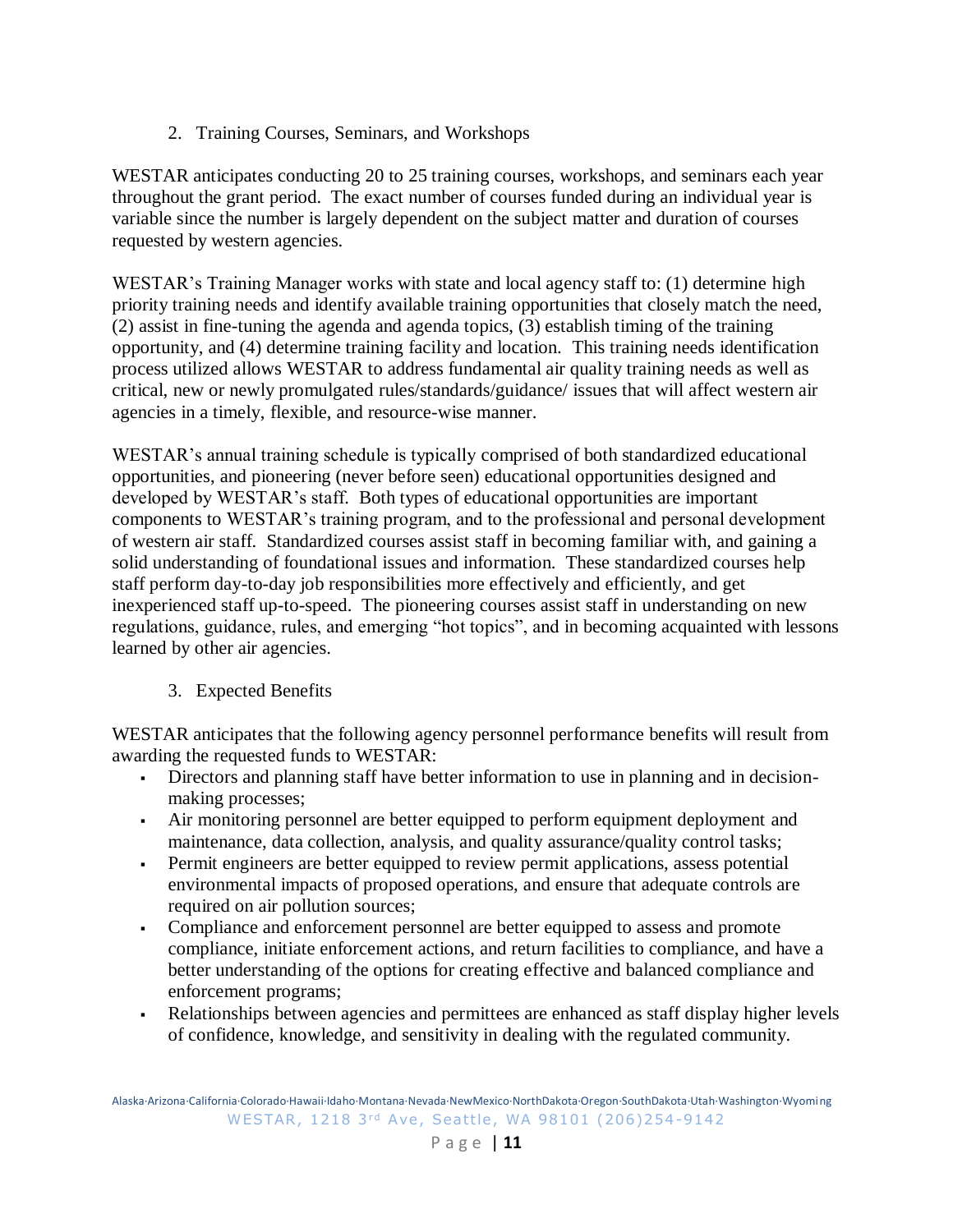Additionally, awarding the requested funds to WESTAR contributes to member agency performance (see above) resulting in the following environmental benefits:

- Reductions in emissions of criteria and hazardous air pollutants;
- Improvements in local, regional, and national air quality;
- Greater degree of conformance with ambient air quality standards;
- Smaller percentage of the population exposed to harmful levels of criteria and hazardous air pollutants;
- Improved facility performance;
- Improved compliance rates

WESTAR will provide Course Summary Reports to EPA for all training courses, workshops and conferences offered during the period, and funded through this award. All completed evaluations are maintained by WESTAR for a period of three (3) years following the actual training.

4. Expected Results

The following results are expected from the activities described above for 2014-16\*:

# **Expected Results from EPA Core Grant – Training Project**

| Activity                                                       | 2014     | 2015 | 2016 |
|----------------------------------------------------------------|----------|------|------|
| Number of educational opportunities developed and<br>delivered | 25       | 23   | 21   |
| Estimated number of students trained                           | 650      | 600  | 550  |
| Estimated number of student training days                      | 1250     | 1150 | 1050 |
| Number of training courses developed/updated                   | $\theta$ |      |      |

\* Based on projected funding levels as detailed in the Budget and Staffing Plan section below.

# <span id="page-11-0"></span>**Regional Technical Support Project**

Beginning in October 2013, WESTAR took over WGA's former role of administering the Western Regional Air Partnership (WRAP). WRAP will continue work during 2014-16 on behalf of its members across the West to facilitate and assist with the ongoing implementation of state and EPA regional haze plans, and continue regional technical support for new and revised National Ambient Air Quality Standards (NAAQS) and associated state planning needs. Funding covers WESTAR staff time, travel support, and project management to manage the WRAP air quality program activities as described below. The WRAP air quality program receives in-kind and separate funding by states, federal land managers, and industry for several technical projects directly related to western regional air quality analysis and planning. WRAP projects will be coordinated with all WRAP members through calls and meetings with the WRAP Board, Technical Steering Committee, the general membership, as well as technical project E-Mails and website postings.

Alaska·Arizona·California·Colorado·Hawaii·Idaho·Montana·Nevada·NewMexico·NorthDakota·Oregon·SouthDakota·Utah·Washington·Wyoming WESTAR, 1218 3rd Ave, Seattle, WA 98101 (206)254-9142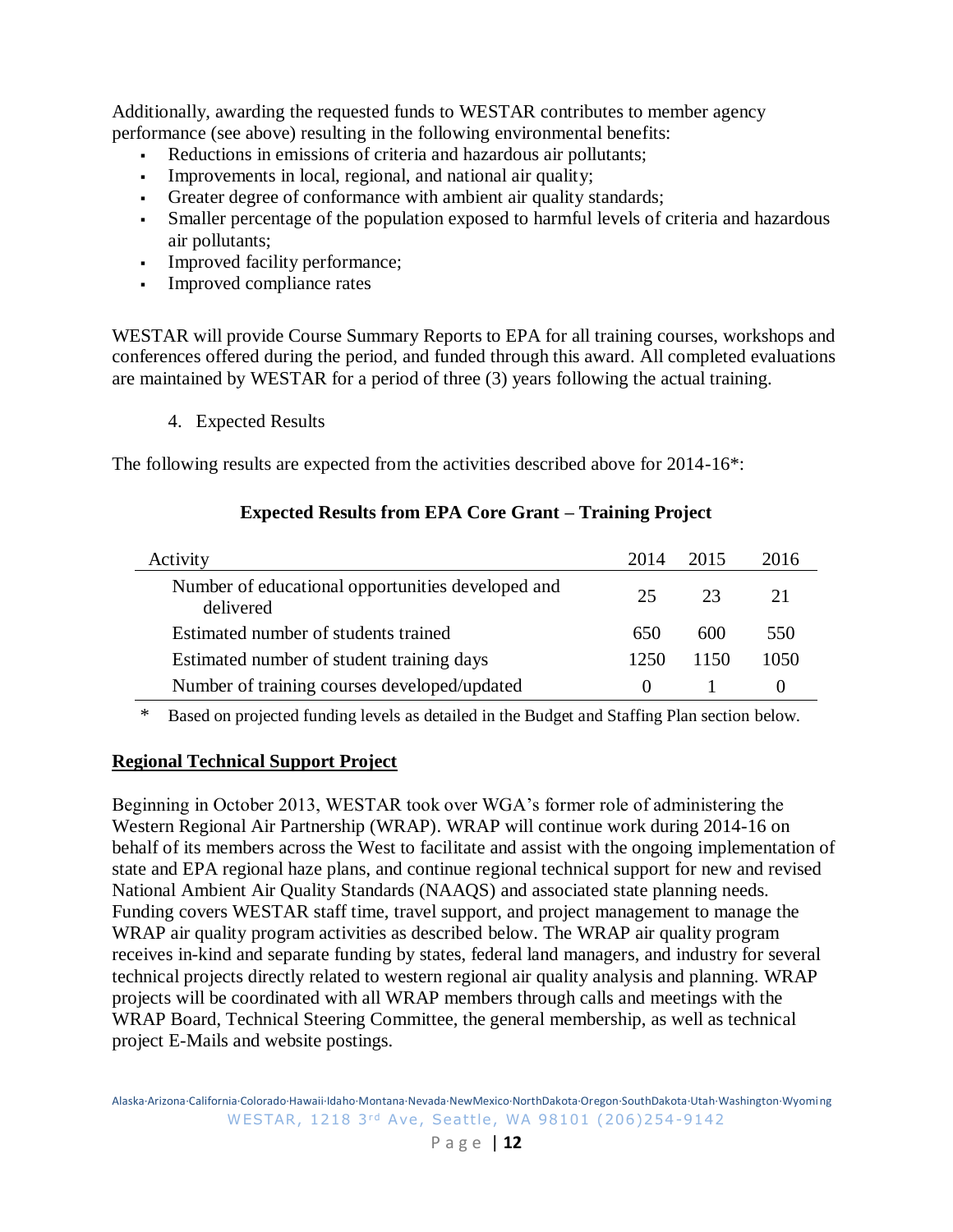1. WRAP Membership Activities

At the direction of the WRAP Board, a WRAP 2014-18 Integrated Workplan linking together various existing WRAP projects and identifying emerging needs of WRAP members is in preparation during Spring and Summer 2014. A complete draft will be reviewed at the May 2014 WRAP membership meeting with further Workplan development to culminate at the September 2014 WRAP membership meeting with adoption of the Workplan, and recommendation to WESTAR to execute and track Workplan activities, and to pursue funding for projects and activities not currently funded.

2. Project Management and Coordination

The WRAP Board and TSC will provide oversight and direction to WRAP staff. Additional topical workgroups may be formed as a result of preparing the Workplan. WRAP will provide regional technical analysis and planning support calls on western air quality issues. The number of calls is described below. These calls and meetings will align with the WRAP Workplan goals and objectives. Many of these communication and coordination efforts will be framed in the specific individual projects described later, while providing a coherent, interconnected record of technical and planning support across the diverse membership and interests of WRAP member agencies.

3. Expected Results

The following results are expected from the activities described above for 2014-16\*:

| Expected Results from EPA Core Grant – Regional Technical Support Project |      |      |      |  |
|---------------------------------------------------------------------------|------|------|------|--|
| Activity                                                                  | 2014 | 2015 | 2016 |  |
| Regional Technical Analysis/Planning conference calls                     |      |      |      |  |
| <b>Technical Oversight Committee conference calls</b>                     | 4    | 4    | 4    |  |
| WRAP Board face-to-face meetings                                          |      |      |      |  |
| Travel support provided to tribal and local agency WRAP<br>Boar members   | 10   | 10   | 10   |  |

# **Expected Results from EPA Core Grant – Regional Technical Support Project**

\* Based on projected funding levels as detailed in the Budget and Staffing Plan section below

#### <span id="page-12-0"></span>**State Travel Support**

Some states provide additional funding to WESTAR (beyond their member contributions) as a means to ensure that funds are available to support travel to meetings, training courses and workshops. State air directors advise their EPA Regional office to set aside funds for this purpose. These funds are available at the request of specific state agencies to support travel. All travel using these funds must be in accordance with WESTAR's travel policies.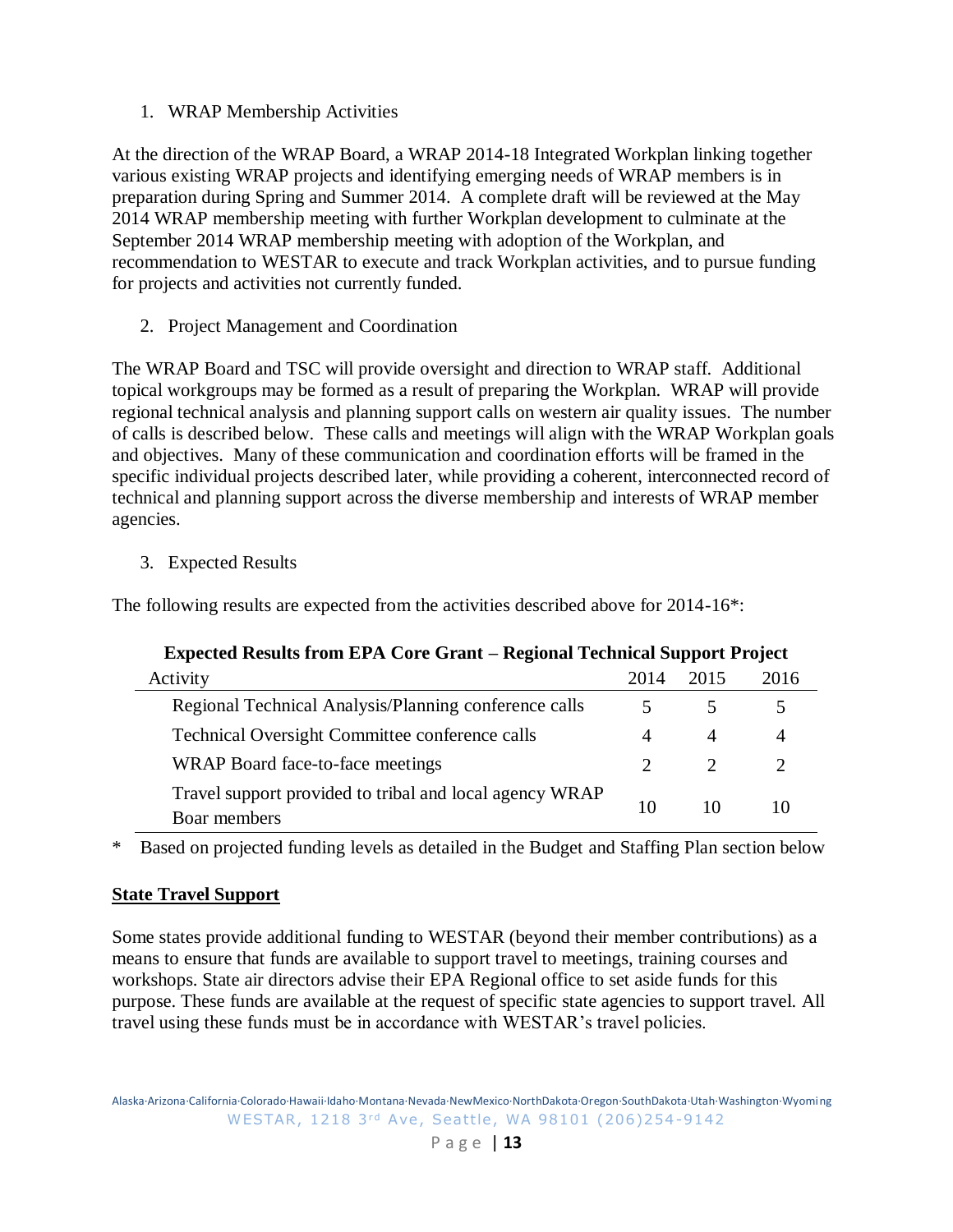# <span id="page-13-0"></span>**BLM/JFSP – Prescribed Fire PMDETAIL**

The Prescribed and Other Fire Emissions: Particulate Matter Deterministic & Empirical Tagging & Assessment of Impacts on Levels (PMDETAIL) project are hosted on the WRAPTools website at: [https://pmdetail.wraptools.org/.](https://pmdetail.wraptools.org/) The original PMDETAIL proposal is found at: [https://pmdetail.wraptools.org/pdf/PMDETAIL\\_Attachment\\_1\\_Technical%20Proposal11\\_18\\_2011final.p](https://pmdetail.wraptools.org/pdf/PMDETAIL_Attachment_1_Technical%20Proposal11_18_2011final.pdf) [df.](https://pmdetail.wraptools.org/pdf/PMDETAIL_Attachment_1_Technical%20Proposal11_18_2011final.pdf)

# 1. Project Objective

The 3-year PMDETAIL project will quantify the impact of prescribed and other fire sources on particulate matter (PM) levels across the continental U.S. It will also develop new fire emissions inventories and computational modules for chemical transport models to simulate the atmospheric transformations of these emissions. The resulting models (CAMx and PMCAMx) and inventories will be evaluated against field measurements for 2002, 2008, and 2011. CAMx is a publicly-available chemical transport model (CTM) used for regulatory purposes, while PMCAMx is its research version developed by Carnegie Mellon University (CMU). We will leverage and significantly extend emission inventory development and CAMx modeling from a recently-completed JFSP study, [Deterministic and Empirical Assessment of Smoke's](https://deasco3.wraptools.org/)  [Contribution to Ozone](https://deasco3.wraptools.org/) (DEASCO<sub>3</sub>).

2. Approach

To develop ranges of future fire impacts, we will analyze and assess the contribution of prescribed and other fire types to elevated PM episodes using the DEASCO<sub>3</sub> and new inventories and the regulatory CAMx and research PMCAMx models from three historic years (2002, 2008, and 2011) and alternate future scenarios. PMDETAIL will deliver both regulatory assessments and investigate research-grade variations of the inventories and modeling tools and provide detailed comparisons of the two approaches in the predicted PM impacts. From the 3 historic years and 3 alternate future emission scenarios, we will identify up to 30 "episode areas" that capture a broad range of relationships of prescribed and other fire emissions on PM concentrations on an annual and/or 24-hour basis, with the intent of characterizing fire's contribution across a wide geographic area of the continental U.S. Based on these results, we intend to publish fire emissions inventories' data and results from CAMx and PMCAMx, in the form of technical products (e.g., maps, charts, tables, probability functions, etc) and as a "PM exceedance vulnerability matrix" or PM-EVM that rank orders the potential impact of prescribed fire emissions by location. This will enable FLMs to evaluate the effect of historic and future real-world decisions about prescribed burning and its effects on air quality in the context of both exceptional events and nonattainment SIPs for the PM standards, analogous to situations that FLMs will encounter in the future. This leveraging and coalescing of work from the JFSP-funded DEASCO<sub>3</sub> and other JFSP projects and synergies with other regional emissions and modeling studies underway will provide comprehensive regulatory and research results for multiple historic years and alternate future scenarios of fire activity and associated emissions based on historic patterns.

Alaska·Arizona·California·Colorado·Hawaii·Idaho·Montana·Nevada·NewMexico·NorthDakota·Oregon·SouthDakota·Utah·Washington·Wyoming WESTAR, 1218 3rd Ave, Seattle, WA 98101 (206)254-9142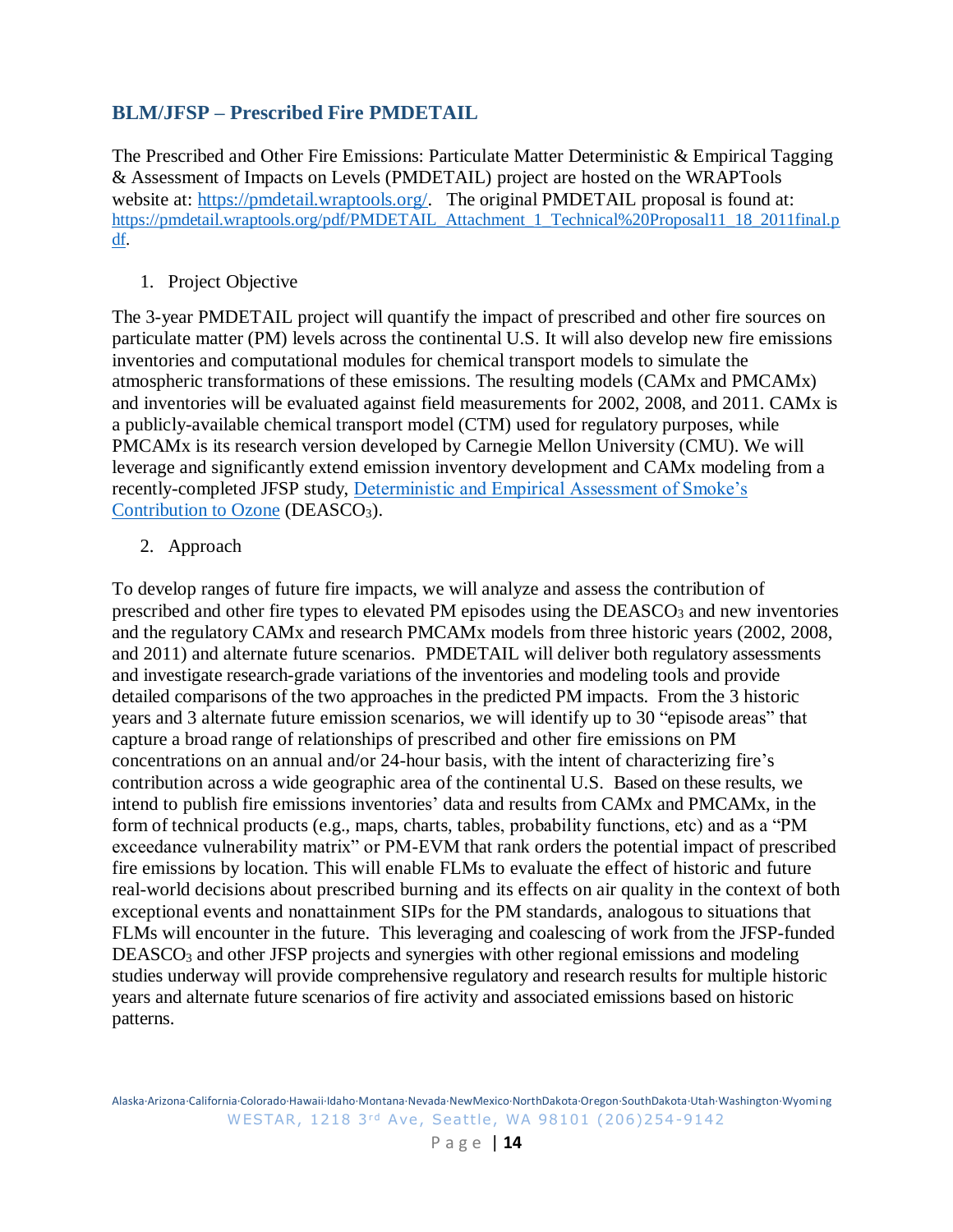## 3. Project Team

WRAP, under the auspices of WESTAR, collects and analyzes data, maintains databases, and conducts studies to understand current and evolving regional air quality issues for state and federal agencies in the context of the Clean Air Act (CAA) and its Amendments. Team members for the PMDETAIL Project include: National Park Service and U.S. Forest Service national air quality programs' fire analysts, modeling, and program management staff (all FLM time is in-kind), Air Sciences, Inc. (experts in developing fire emission inventories); ENVIRON International Corporation (experts in chemical transport modeling), Carnegie-Mellon University (CMU – experts in atmospheric chemistry, biomass burning emissions, chemical transport modeling), and Colorado State University (CSU – experts in atmospheric chemistry, air sampling and laboratory analysis).

4. Milestones, Tasks, Timeline

This project started in Fall 2012 and ran under the administrative support of Western Governors' Association through December 2013. The project then re-started in February 2014 under the administrative support of WESTAR, to be completed in Fall 2015.

| <b>Project Milestone</b>                                                                                            | <b>Delivery Dates</b> |
|---------------------------------------------------------------------------------------------------------------------|-----------------------|
| 2002 Emissions, Modeling, and Empirical Analysis complete                                                           | <b>July 2013</b>      |
| <b>CSU Filter Marker tests</b>                                                                                      | Fall 2013             |
| 2008 DEASCO <sub>3</sub> /CMU, and 2011 "Round 1" DEASCO <sub>3</sub> Emissions ready for Modeling                  | March 2014            |
| 2008 Modeling complete, selection of 2008 case studies, CSU Filter Marker tests                                     | June 2014             |
| 2008 Empirical Analysis complete, draft design for analysis tools                                                   | Summer 2014           |
| 2011 DEASCO <sub>3</sub> and CMU "Round 2" emission inventories ready for Modeling                                  | Fall 2014             |
| 2011 "Round 1" Modeling / Empirical Analysis complete, CSU Filter Marker tests, first<br>implementation of tools    | December 2014         |
| Cross-cutting analysis/assessment of 3 years and selection of 2011 Case Studies                                     | February 2015         |
| Complete 2011 "Round 2" Modeling                                                                                    | March 2015            |
| Additional empirical analyses of 2008/2011/future scenarios' Case Studies                                           | May 2015              |
| Compile and release regulatory results for 3 study years and "future scenarios based on<br>$2011$ " via Online Tool | June 2015             |
| Compile and release results for all case studies via Online Tool                                                    | August 2015           |
| Project Report and manuscript submitted to refereed publication                                                     | September 2015        |

Alaska·Arizona·California·Colorado·Hawaii·Idaho·Montana·Nevada·NewMexico·NorthDakota·Oregon·SouthDakota·Utah·Washington·Wyoming WESTAR, 1218 3rd Ave, Seattle, WA 98101 (206)254-9142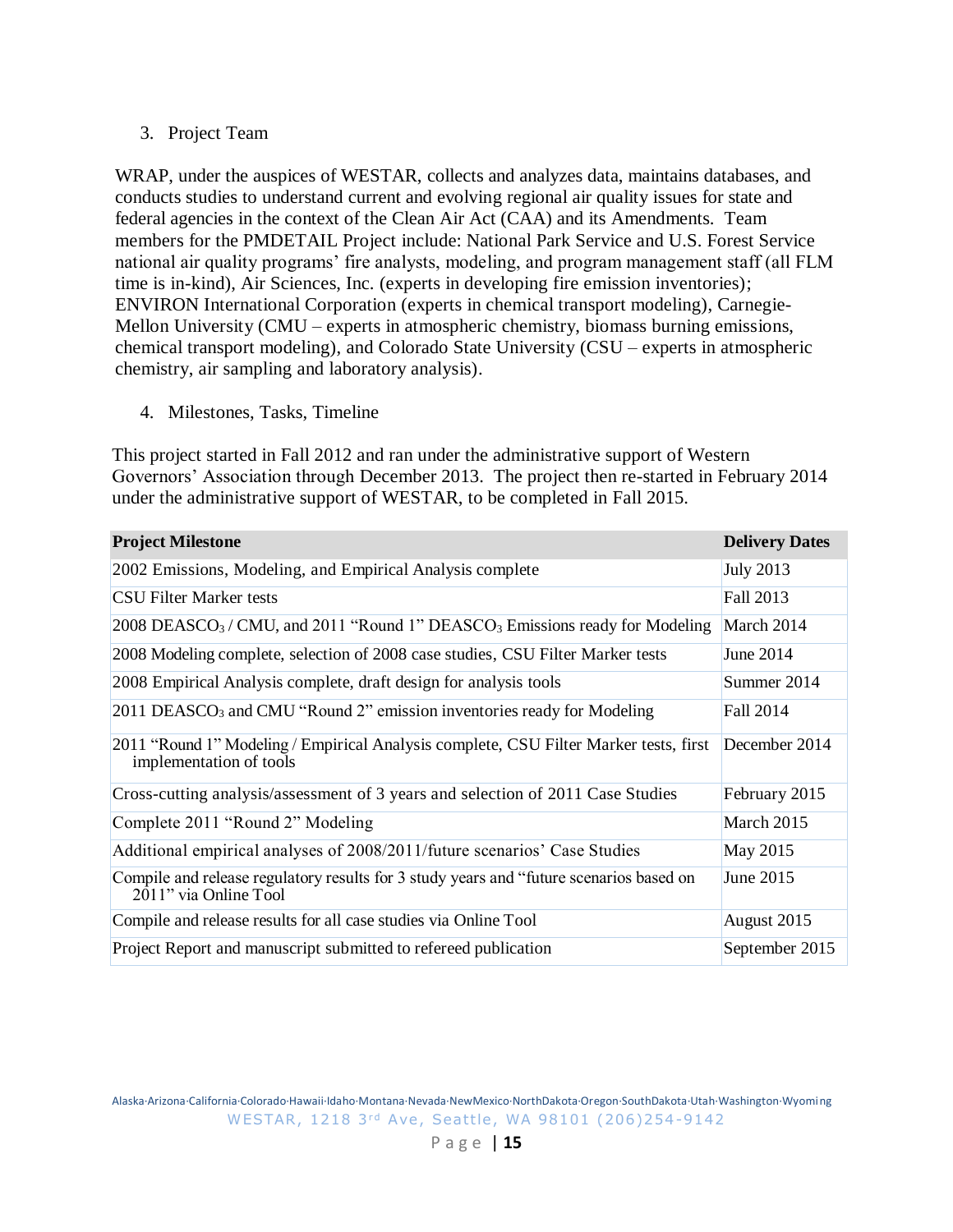# <span id="page-15-0"></span>**NPS – Coordinate and Develop Products and Strategies of Mutual Interest on Western U.S. Air Quality Issues (NPS Core Grant)**

1. Project Objective

The objective of this project is to advance the cooperators' and the public understanding of air quality formation, transport and effects, advancing the missions of both National Park Service (NPS) and WESTAR/WRAP. Under a Cooperative Agreement between NPS and WESTAR/WRAP, specific tasks will be undertaken by WESTAR/WRAP to meet the Agreement's objectives. NPS and WESTAR/WRAP will cooperate in furthering the understanding of air quality formation, transport and effects in the western U.S. which includes but is not limited to ambient monitoring and data reporting, creation and operation of databases, development of emission inventories, performance of air quality modeling to understand the effects of pollution and to facilitate discussion of possible mitigation, and the development of outreach and education products toward bettering the understanding of Western air quality by the public and stakeholders.

2. Approach

WESTAR/WRAP and NPS will work together to meet the objectives of their Cooperative Agreement:

NPS agrees to:

- Provide financial assistance.
- Work cooperatively and collaboratively with WESTAR/WRAP to support project work and help advance the understanding of air quality and to disseminate that knowledge through agreed-upon projects.
- Make available NPS staff to participate substantively in the various projects.
- Provide administrative support for funding mechanisms.

The NPS and WESTAR/WRAP jointly agree to:

- Coordinate on outreach, research activities, and education projects that further the purposes of the Agreement.
- Meet at least twice a year to discuss, identify and coordinate projects that further the purposes of the Agreement.

The projects or activities under the Agreement will be individually authorized by separate Task Agreements, with each project or activity having a separate work plan and budget developed cooperatively between the NPS and WESTAR/WRAP. The WESTAR/WRAP work under the Agreement is described next in the Task Agreements.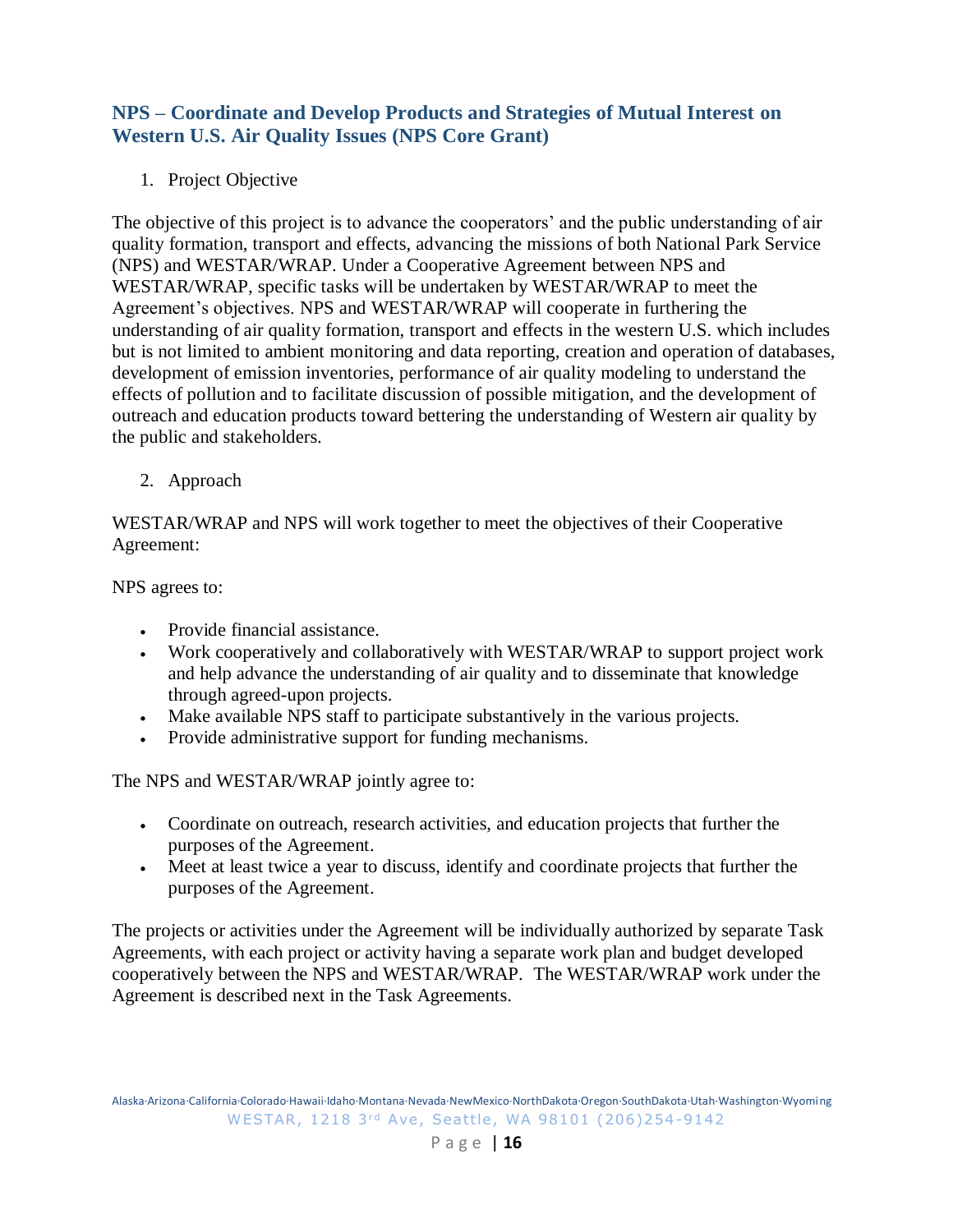# <span id="page-16-0"></span>**Task Agreement 1: Federal Leadership Forum 3-State Study Coordination**

A detailed Scope of Work for this Task is posted on WESTAR's website – [click here.](http://www.westar.org/Docs/Agreements/NPS-WESTAR%20CoopAgree_for_FLF3-StateProject%20v3.pdf)

1. Task Objective

WESTAR/WRAP acts as the project manager with NPS to provide*"3-State Study Coordination"* for the common and shared benefit of NPS, WESTAR, and the other 3-State Study partners which includes the Bureau of Land Management, the U.S. Forest Service, the Environmental Protection Agency, and the States of Utah, Colorado and Wyoming. The objectives of this Study are:

- Provide storage and access to consistent, sufficient, comparable and high-quality technical data.
- Provide consistent protocols for technical data and its analysis for air quality impacts to be performed by the Three-State Study partner agencies.
- Initiate and support collaborative work by the federal and state partners on National Environmental Policy Act (NEPA) air quality analyses relative to energy development and for a broad range of air quality planning activities, including emissions, meteorological, and air quality modeling.
- Develop technical capacity and improved data sets for the cooperating agencies using standardized reproducible data collection, quality assessment, analysis and storage protocols.
- Identify, document and apply criteria for base year(s) and future year projections.
- Assist NPS and Three-State Study Governing Board in identifying ways and means of ongoing funding to support the data warehouse when operational.
- Identify the mechanisms to be used by the technical work groups to report to the Steering Committee and Governing Board for the Three-State Study.

A Technical Committee and work groups will be coordinated operated to include air quality modeling, emission inventories, ambient monitoring and data warehouse topics. Other work groups may be necessary as time goes on.

2. Approach

#### WESTAR/WRAP will:

- Serve as the project coordinator for the 3-State Study.
- Prepare project status reports for the NPS and the 3-State Study partners.
- Coordinate the efforts of the NPS, 3-State Study partners, and the Data Warehouse technical contractor team to design, assemble, test, populate, and plan further development of the Warehouse.
- Organize and attend meetings, webinars, and calls for the 3-State Study.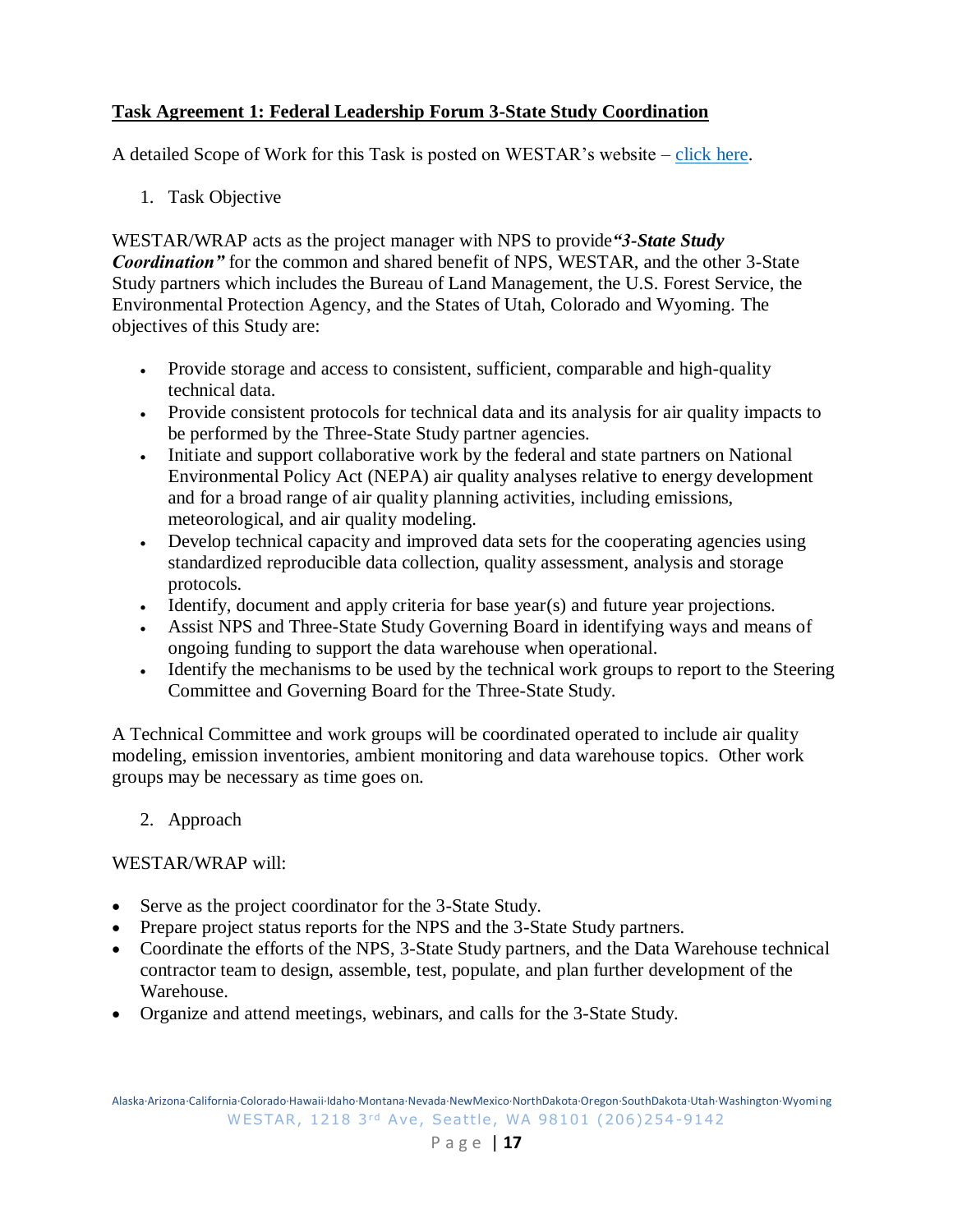# WESTAR/WRAP and the National Park Service agree to:

- Work together to develop projects, tasks, products and timelines related to the 3-State Study.
- Facilitate communication and information sharing between the NPS, the WGA, the EPA, the FS, the BLM, the States of Colorado, Utah, and Wyoming, and other interested parties and stakeholders as needed.
	- 3. Activities and Timeline

Over the period of this Task Agreement (January 1, 2014 through February 28, 2015), WESTAR will complete the following activities:

| Activity                                                                         | 2014 | 2015 |
|----------------------------------------------------------------------------------|------|------|
| Conduct conference calls with Governing Board or<br><b>Steering Committee</b>    |      |      |
| Conduct face-to-face meetings of Governing Board or<br><b>Steering Committee</b> |      |      |
| Present technical milestone results to interested parties                        |      |      |

# <span id="page-17-0"></span>**BLM – Regional Modeling Framework (Oil & Gas Drill Rig NO<sup>2</sup> Monitoring and Model Evaluation Project Management)**

The materials for the Oil  $\&$  Gas Drill Rig NO<sub>2</sub> Monitoring and Model Evaluation Project (Project) will be posted on a project page to be added at:

[http://www.wrapair2.org/emissions.aspx.](http://www.wrapair2.org/emissions.aspx) The Project described next was proposed to the BLM at their request in May 2014 and leverages nominal funding already in hand from the American Petroleum Institute (API) for Project workplan development.

1. Project Objective

The purpose of the Oil & Gas Drill Rig NO<sub>2</sub> Monitoring and Model Evaluation Project (Project) is to respond to the objectives of the Bureau of Land Management's (BLM) interest in completing scientific studies to further the state of science for air quality modeling in the United States. The proposed scope of work will focus on managing, executing, and accomplishing the Project. The purpose of the Project is to collect ambient measurements adjacent to operating drilling rigs to evaluate actual 1-hour  $NO<sub>2</sub>$  impacts from drilling operations. In addition, sufficient data would be collected regarding drilling operations that could be used to verify NO<sub>2</sub> air quality models. The proposed study is designed to focus on short term episodes as opposed to a long term monitoring program. Long term monitoring is not practical because of the short duration that a drilling rig is at a single location (less than 30 days). The project will provide accurate scientific data that would otherwise not be available; this study is a rare and infrequent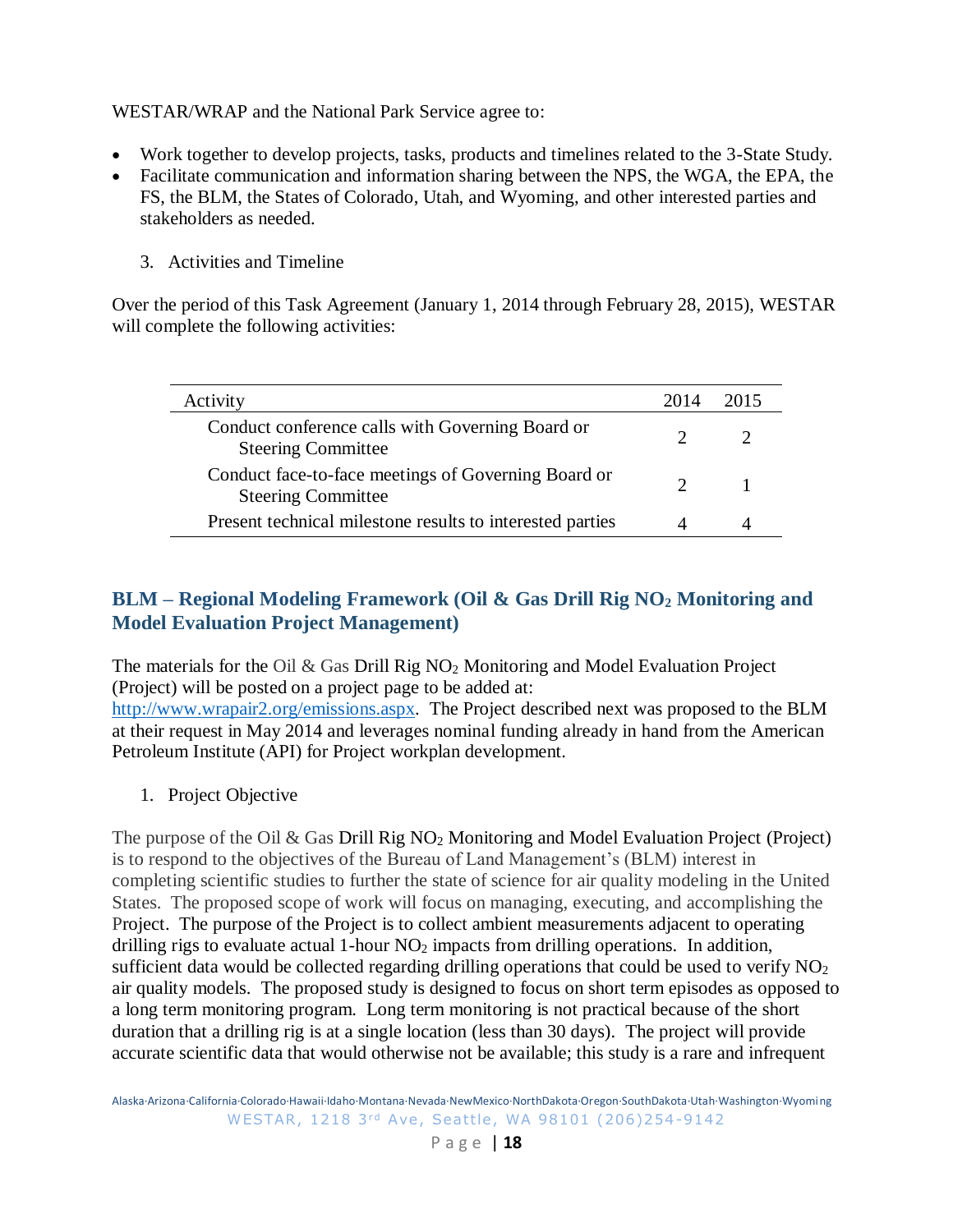opportunity to systematically collect and evaluate data for drilling operations. In addition to this proposal, WESTAR has limited funding from the American Petroleum Institute (API) for project workplan development; more funding for the field study and data analysis portions of the project is expected from API. The Project materials and detailed technical scope of work will be posted at: [http://www.wrapair2.org/emissions.aspx.](http://www.wrapair2.org/emissions.aspx)

# 2. Approach

WESTAR/WRAP staff will serve as the Project manager to develop this Project to include field study sites and sample data collection, data analysis, and technical consultant work plans, budgets, and contracts. The Project will be executed in a timely manner and provide quarterly reports on progress and any potential issues and how we plan to resolve those. We will prepare reports on the Project, organize and document discussions, participate in calls and meetings, and assist in presenting Project results with WRAP/WESTAR members, Project participants, other stakeholders, and interested parties. Regulators from state air quality agencies and U.S. EPA are also integral to the Oil & Gas Drill Rig NO<sup>2</sup> Monitoring and Model Evaluation Project; they will benefit from much better data as input into their air quality planning and regulatory decisions. Industry benefits from accurate data that takes into account changes in production in the different basins over time, rather than assumptions about levels of production and potential to emit calculations which often assume an unrealistically high worst case scenario.

From the Project results, BLM, industry, and regulators will be better able to discuss and determine how to manage air quality and provide meaningful reductions in air emissions in a more efficient, economical manner. In support of enhancing BLM's ability to enable scientifically sound decision-making that is protective of public lands, the Oil & Gas Drill Rig NO<sup>2</sup> Monitoring and Model Evaluation Project will provide improved capabilities to analyze current atmospheric air quality conditions and predict impacts of federal actions on air quality as part of the planning and environmental review process. Specifically, the Oil & Gas Drill Rig NO<sup>2</sup> Monitoring and Model Evaluation Project will address BLM's objectives to: 1) improve the analysis of air emissions from Oil & Gas development; (2) Develop and enhance reusable modeling frameworks; and 3) improve emissions factors for drill rig emission sources. The Oil & Gas Drill Rig NO<sup>2</sup> Monitoring and Model Evaluation Project will supply usable factors and data used to support informed decision making by the BLM and other agencies. The overall objective of this project is to implement a Regional Modeling Framework for the western U.S., a platform that could be used by WESTAR/WRAP members and other funding providers to evaluate air quality impacts from current and future activities.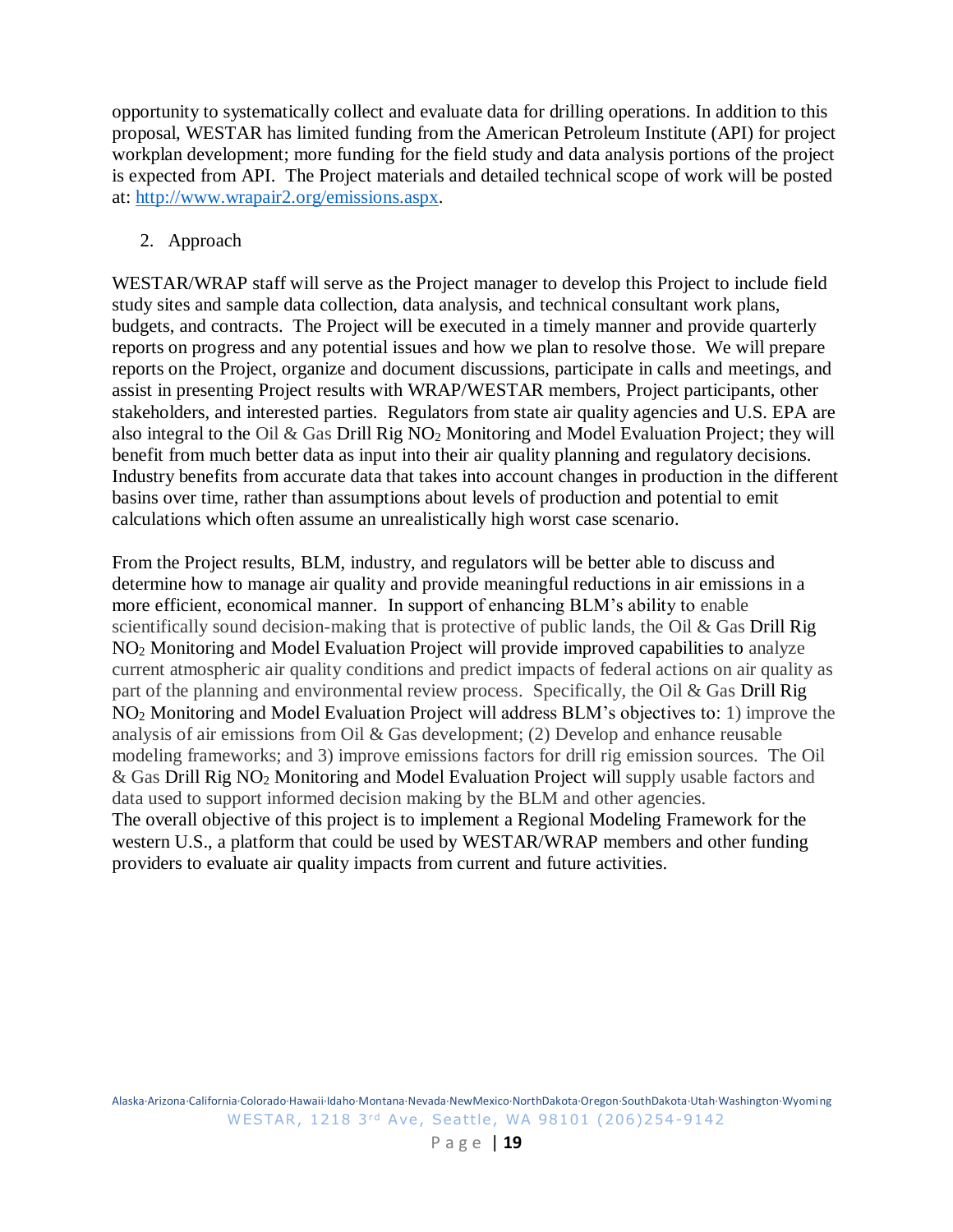#### 3. Timeline and Activities

| <b>Activity</b>                                                                                                                                                                                                        | <b>Target Date</b>                 |
|------------------------------------------------------------------------------------------------------------------------------------------------------------------------------------------------------------------------|------------------------------------|
| Continue Project steering committee activities.                                                                                                                                                                        | Start date though May 2015         |
| Finalize Project schedule / workplan, identify /<br>acquire leveraged funding (API, others), issue RFP<br>and award contract for field study technical<br>consultant support using leveraged funding (API,<br>others). | Start date through August 2014     |
| Begin field studies in Colorado and Alaska.                                                                                                                                                                            | July through September 2014        |
| Continue with field studies in other Basins.                                                                                                                                                                           | September through December<br>2014 |
| Develop RFP for technical consultant contract to be<br>funded with leveraged funding (API, others) for data<br>analysis, model evaluation, and reporting                                                               | November 2014                      |
| Award technical consultant contract using<br>leveraged funding (API, others), for data analysis,<br>model evaluation, and reporting, and conduct those<br>activities, culminating in Project reports.                  | December 2014 through May<br>2015  |

| Activity                          | 2014 | 2015 |
|-----------------------------------|------|------|
| Project activity conference calls |      |      |
| Field study site support          |      |      |
| Data analysis                     |      |      |

# <span id="page-19-0"></span>**BLM - Oil and Gas EI for Williston and Great Plains Basins**

The materials for the Oil and Gas Emission Inventories for Williston and Great Plains Basins project are posted at: [http://www.wrapair2.org/ND-SD-MT.aspx.](http://www.wrapair2.org/ND-SD-MT.aspx)

1. Project Objective

Oil and gas (O&G) development in the inter-mountain western United States has undergone rapid increases over the last decade. This is especially true in the Bakken Shale formation in Montana and North Dakota where oil production has increased dramatically over the last few years. O&G development releases emissions of oxides of nitrogen  $(NO<sub>X</sub>)$ , volatile organic compounds (VOCs), carbon monoxide (CO), sulfur dioxide (SO2), hazardous air pollutants (HAPs) and greenhouse gases (GHG). These emissions can lead to elevated air pollution levels that may threaten National Ambient Air Quality Standards (NAAQS), cause HAPs levels that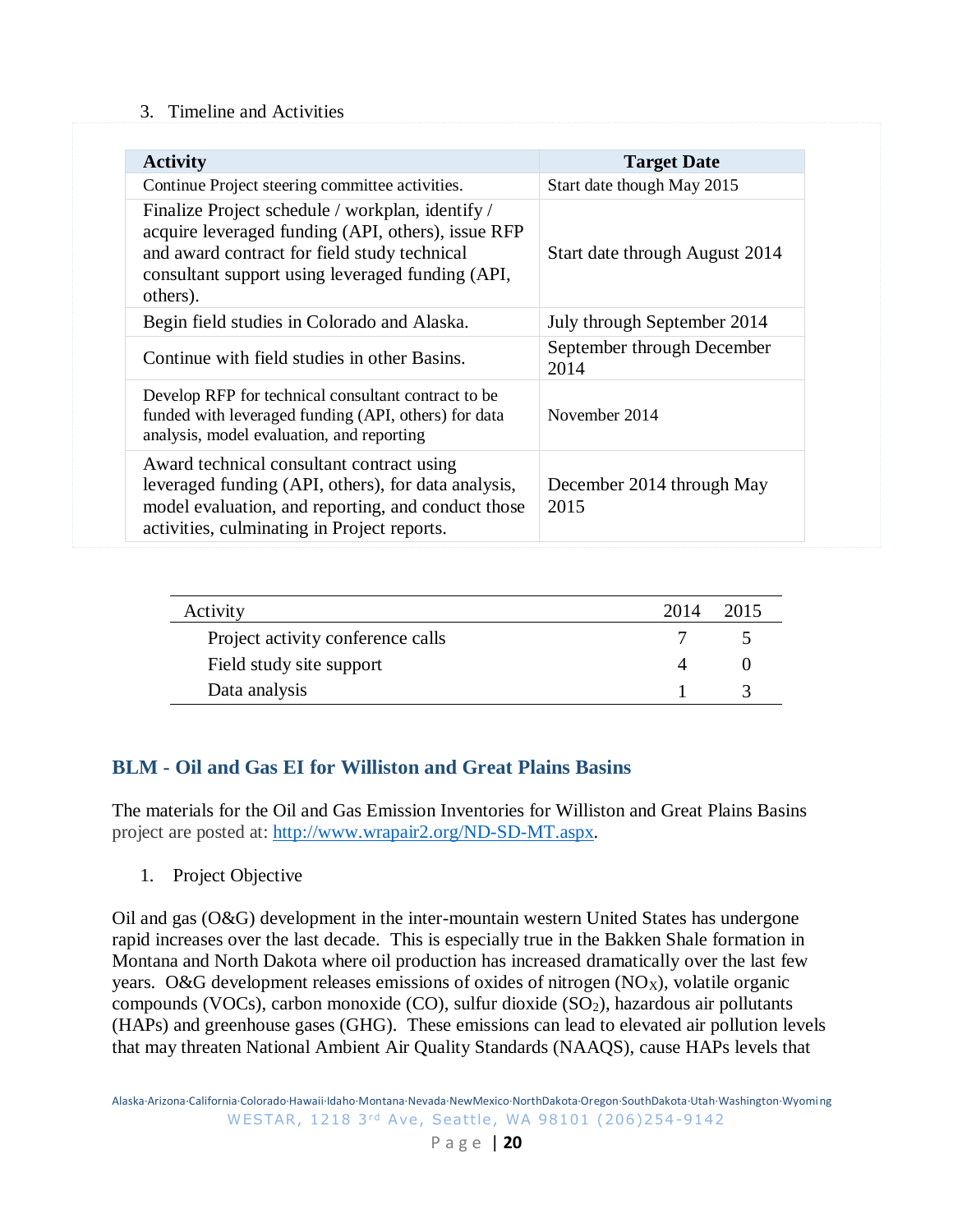may cause health effects and have potential adverse effects on air quality related values (AQRVs), which include visibility and acid deposition. To address these potential air quality and AQRV impacts requires and accurate and comprehensive emissions inventory of O&G sources. Over the last several years, the Western Regional Air Partnership (WRAP) and the Western Energy Alliance (WEA) have jointly sponsored the development of detailed and comprehensive O&G emissions inventories for 8 basins in the inter-mountain West (the [WRAP](http://www.wrapair2.org/PhaseIII.aspx)  [Phase III project\)](http://www.wrapair2.org/PhaseIII.aspx). To date, WRAP Phase III O&G emissions have been developed for the 2006 baseline year for the South San Juan Basin in New Mexico, the North San Juan, Piceance and Denver-Julesburg Basins in Colorado, the Uinta Basin in Utah, and the Greater Green River, Powder River and Wind River Basins in Wyoming. The WRAP Phase III emissions inventories are proving to be a valuable resource for air quality modeling and planning including BLM Resource Management Plans (RMPs) and Environmental Impact Statements (EISs) and the Denver ozone State Implementation Plan (SIP).

The BLM Montana/Dakotas state office will need to perform RMPs in the near future to address the potential air quality and AQRV impacts associated with oil and gas development in the three states. They need a comprehensive O&G emissions inventory that can be used for air quality modeling and planning. The objective of this work is to develop a detailed and comprehensive O&G emissions inventory for the 2011 baseline year and a projection to the year 2015 using the WRAP Phase III methodology and procedures. This work will allow the BLM to obtain more accurate air quality and AQRV impact assessments due to current and future O&G development activities in the Montana/Dakotas region.

### 2. Approach

The technical approach is based on WRAP/WESTAR's and the Contractor's experience compiling the draft Williston Basin and Great Plains Basin emission inventories and experience reviewing minor source registration data collected by EPA. This work follows on from the previous Williston Basin and Great Plains Basin inventory development. More details on the WRAP Phase III O&G emission development methodology can be found in the numerous reports, spreadsheets and displays on the WRAP's Phase III project web page: [http://www.wrapair.org/forums/ogwg/PhaseIII\\_Inventory.html.](http://www.wrapair.org/forums/ogwg/PhaseIII_Inventory.html) In general the technical approach for the compilation of EPA Tribal minor source well site registration data and final baseline and midterm projected inventories follows a two-step process: Step 1: Tribal emissions data aggregation, analysis, and integration; and Step 2: Inventory finalization.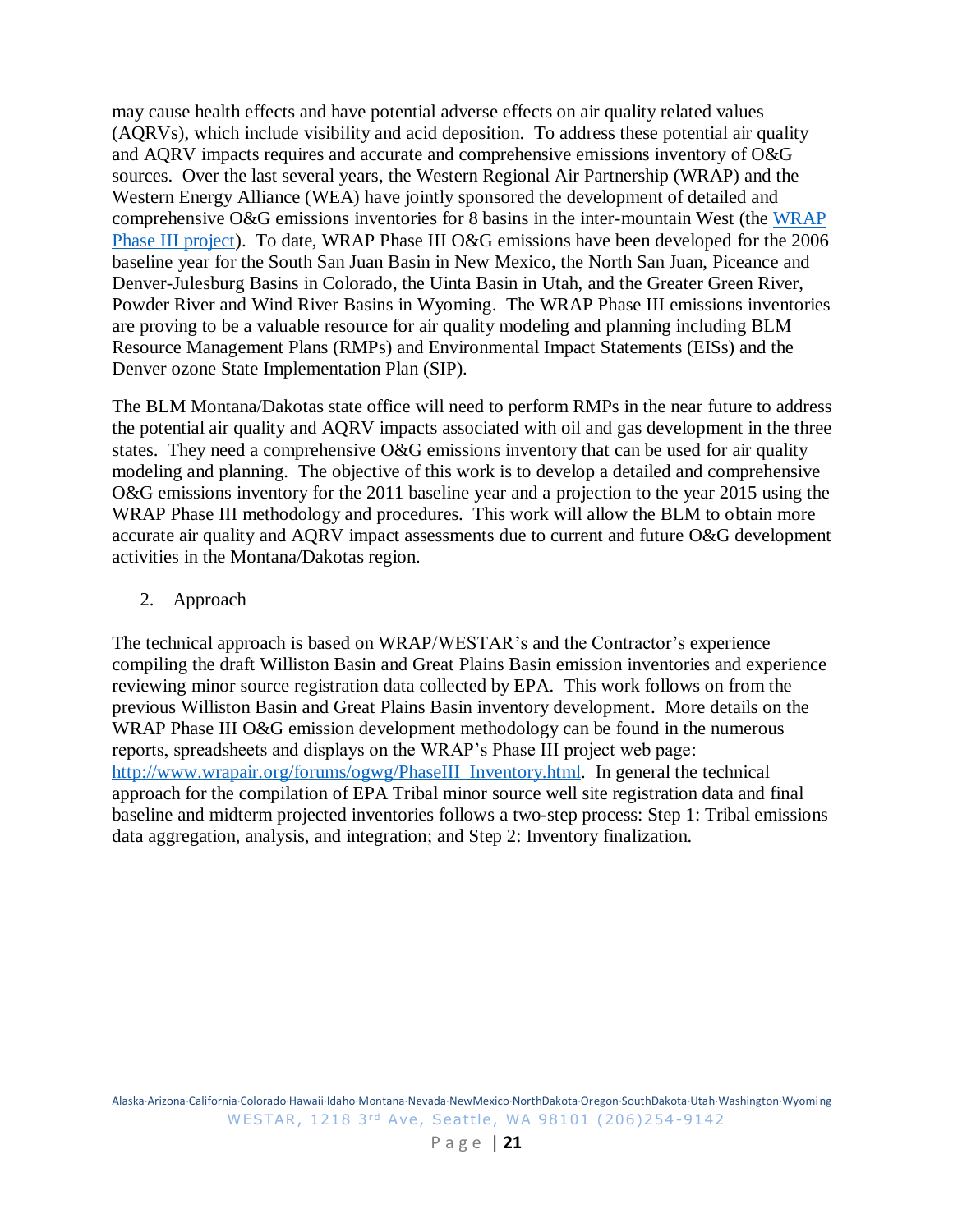## 3. Timeline and Activities

Activities and target dates included in the Scope of Work for this project are presented below. WESTAR anticipates completing the technical work by August 2014 and stakeholder outreach activities by the end of September 2014.

| <b>Activity</b>                                    | <b>Target Date</b> |
|----------------------------------------------------|--------------------|
| Compile Tribal Well Site Data                      | May 2014           |
| <b>Compile Tribal Well Site Emissions</b>          | June               |
| Complete Tribal Data Technical Memo                | June               |
| <b>Complete Emissions Inventories</b>              | July               |
| <b>Complete Draft Final Report</b>                 | July               |
| <b>Complete Final Reports/Spreadsheets</b>         | August             |
| Stakeholder Conference Call / Optional<br>Workshop | September          |

Following the technical work, WESTAR/WRAP will reach out to stakeholders to discuss the results of the project. This outreach will include the preparation of a stakeholder summary and one or more conference calls/webinars, and may include an optional stakeholder workshop. The outreach phase will be completed by the end of September 2014.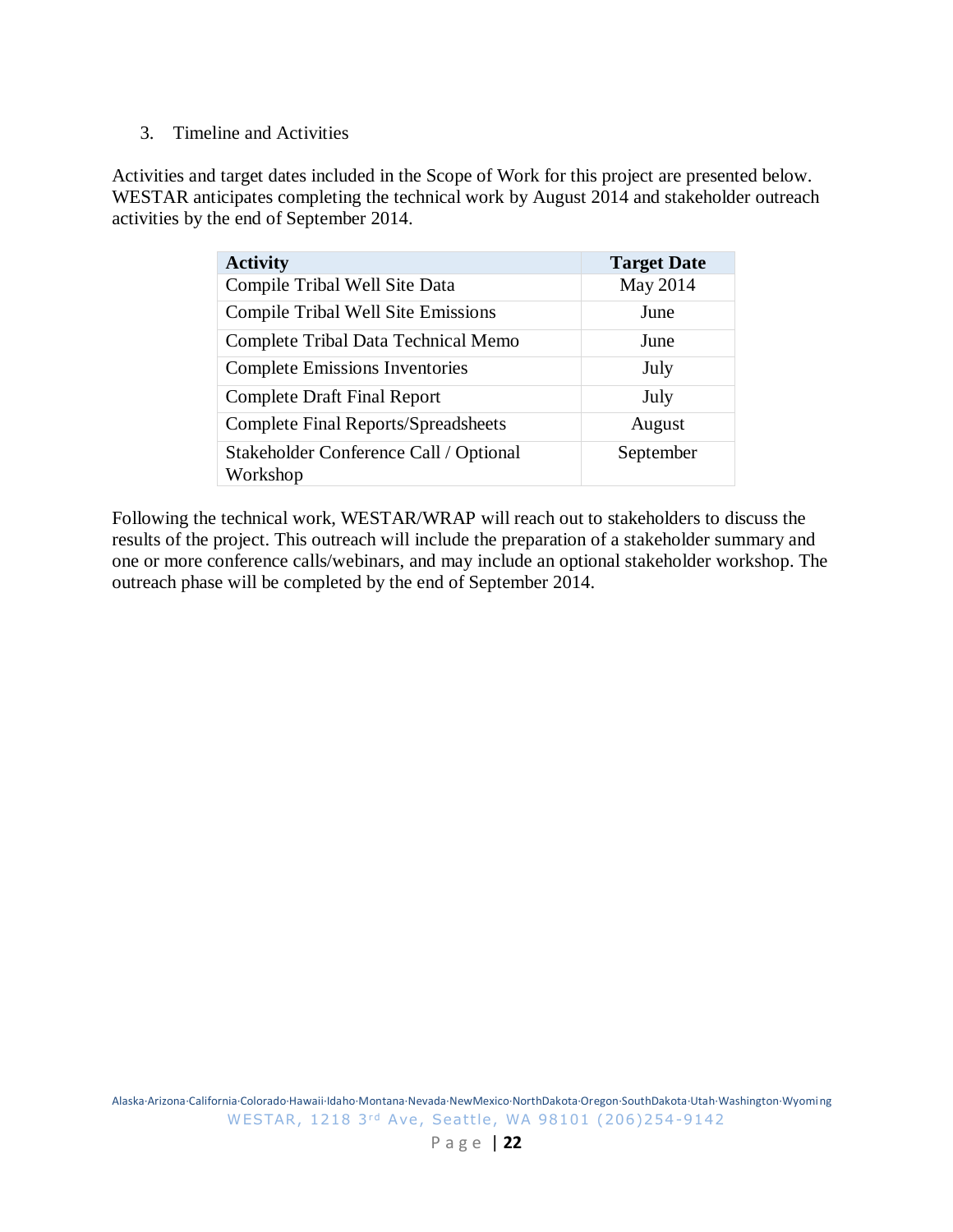# <span id="page-22-0"></span>**Budget and Staffing Plan**

This Consolidated Workplan presents an overall picture of WESTAR's operations for 2014 through 2016. WESTAR's operations are funded through Grants, Cooperative Agreements, and contracts with several funding entities. Each funded project/activity contributes to WESTAR's mission and to the financial viability of the organization. Additionally, all of the individual workplans and budgets are interrelated. Failure to achieve the objectives under one project will effect WESTAR's ability to achieve its objectives under other projects.

# <span id="page-22-1"></span>**Current Funding**

# **Status of WESTAR Funding as of April 1, 2014**

<sup>1</sup> WESTAR has requested a no-cost extension to 1/31/15

In summary, WESTAR receives financial support from several entities to provide services as detailed in workplans associated with each project, with budgets and timeframes spelled out in each Award Agreement. The following sections provide detail for each of these existing Agreements.

# <span id="page-22-2"></span>**EPA Core Grant 2011-13**

TITLE: EPA Core Grant 2011-13 STATUS: Ongoing; grant application for 2014-16 under development EXPIRATION: 09/30/2014 (extension requested to 1/31/2015) INITIAL GRANT: \$2,443,611.00 (3 years) ACTUAL AWARD: \$2,428,647 BALANCE ON 4/1/2014: \$678,663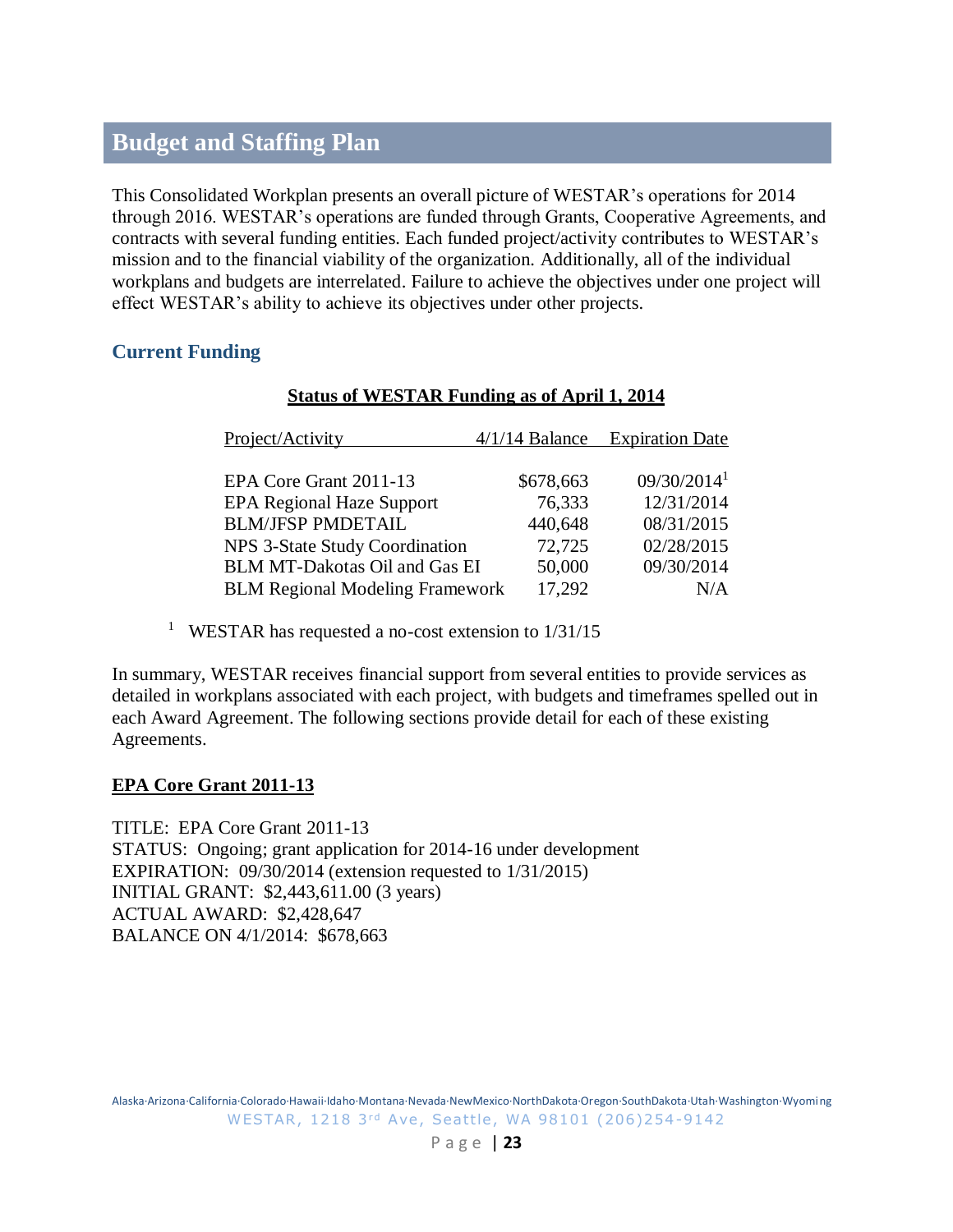| Personnel              | 34,559    |
|------------------------|-----------|
| <b>Fringe Benefits</b> | 14,079    |
| Travel                 | 379,384*  |
| Contractual            | 14,732    |
| Other                  | 67,994    |
| Overhead               | 167,916   |
| Total                  | \$678,663 |

#### EPA Core Grant 2011-13 Balances by Cost Category Cost Category 4/1/14 Balance

 The State Travel Support balance available in the 2011-13 Core Grant as of April 1, 2014 was \$323,078, made up of the remaining balances available to participating states: Arizona, Colorado, Hawaii, Montana, Nevada, New Mexico, North Dakota, Oregon, South Dakota, Utah, and Wyoming.

Based on WESTAR's current expenditure rates we anticipate the EPA Core Grant 2011-13 will be depleted in the October/November 2014 timeframe.

### <span id="page-23-0"></span>**EPA Regional Haze Technical Support**

As part of the move of WRAP to WESTAR in October 2013, funding remained at Western Governors' Association for tasks and activities funded from an on-going EPA grant. Funding for the on-going activities under the prior grant with WGA is now included in WESTAR's grant (above) as the Regional Technical Support Project. The remainder of the 2012 EPA grant with WGA has been awarded to WESTAR under a so-called Novation Agreement, based on WESTAR's agreement to complete the work that remains to be done under the WGA agreement.

Western states and tribes are relying on WESTAR to assist them in developing Regional Haze State Implementation Plans addressing visibility protection for Federal Class I areas under 169A of the Clean Air Act. Under this agreement, WESTAR provides technical data and analytical results in support of implementation plan completion, review, approval and tracking.

#### Status of EPA Regional Haze Technical Support Budget as of 4/1/2014

TITLE: Regional Haze Technical Support STATUS: Awarded EXPIRATION: 12/31/2014 ORIGINAL AWARD: \$110,802 BALANCE ON 3/1/2014: \$76,333

Alaska·Arizona·California·Colorado·Hawaii·Idaho·Montana·Nevada·NewMexico·NorthDakota·Oregon·SouthDakota·Utah·Washington·Wyoming WESTAR, 1218 3rd Ave, Seattle, WA 98101 (206)254-9142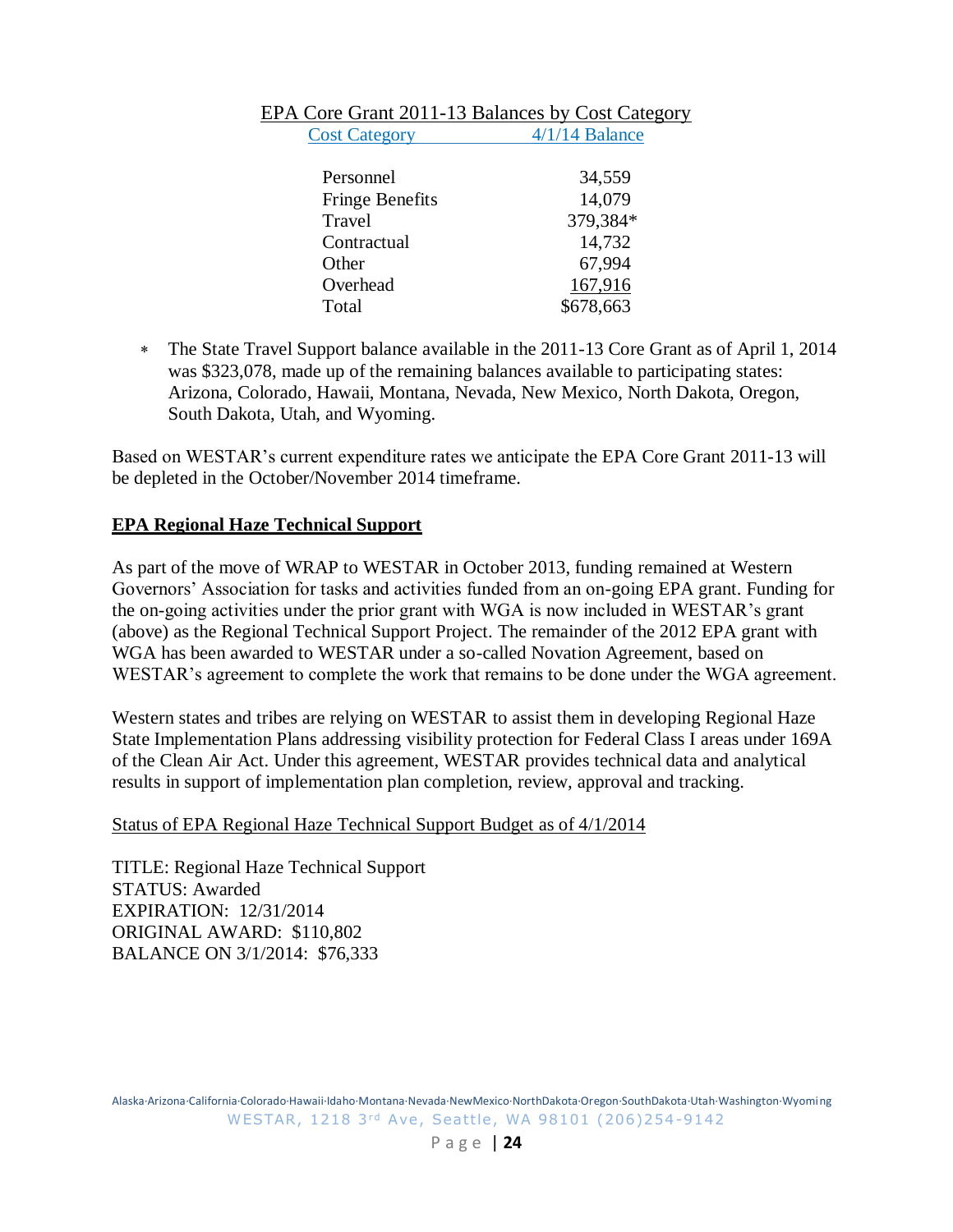|                      | <b>EPA Regional Technical Support Project Balances by Cost Category</b> |
|----------------------|-------------------------------------------------------------------------|
| <b>Cost Category</b> | $4/1/14$ Balance                                                        |

| Personnel              | 25,271   |
|------------------------|----------|
| <b>Fringe Benefits</b> | 12,446   |
| Travel                 | 5,246    |
| Contractual            |          |
| Other                  | 10,223   |
| Overhead               | 23,147   |
| Total                  | \$76,333 |

At WESTAR's current expenditure rate, which assumes that 35% of the Technical Projects Manager's time is allocated to this project, we anticipate that the funds from this grant will be depleted by June 2014.

#### <span id="page-24-0"></span>**BLM/JFSP Prescribed Fire PMDETAIL Project**

TITLE: BLM/JFSP Prescribed Fire PMDETAIL Project STATUS: Awarded EXPIRATION: 8/31/2015 ORIGINAL AWARD: \$423,707 SUPPLEMENTAL AWARD: \$17,388 BALANCE ON 4/1/2014: \$440,648

BLM/JFSP PMDETAIL Project Balances by Cost Category

| <b>Cost Category</b>   | $4/1/14$ Balance |
|------------------------|------------------|
| Personnel              | 14,236           |
| <b>Fringe Benefits</b> | 2,010            |
| Travel                 | 1,900            |
| Contractual            | 400,039          |
| Other                  | 7,455            |
| Overhead               | 15,008           |
| Total                  | 40.648           |

At WESTAR's current expenditure rate, which assumes that 10% of the Technical Projects Manager's time is allocated to this project, we anticipate that the funds from this grant will be depleted by August 2015.

Alaska·Arizona·California·Colorado·Hawaii·Idaho·Montana·Nevada·NewMexico·NorthDakota·Oregon·SouthDakota·Utah·Washington·Wyoming WESTAR, 1218 3rd Ave, Seattle, WA 98101 (206)254-9142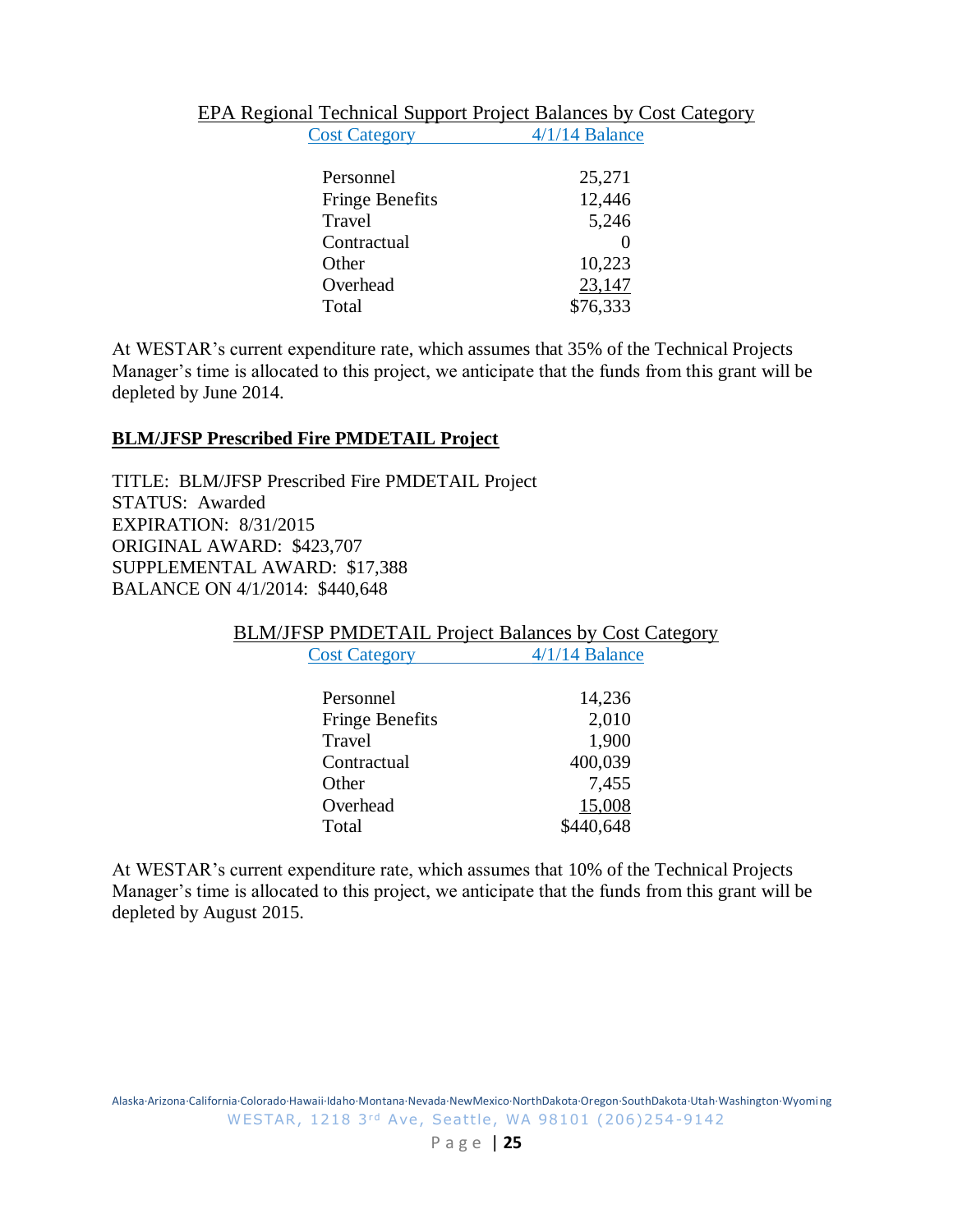# <span id="page-25-0"></span>**NPS Core Grant – Task 1: 3-State Study Coordination**

TITLE: NPS Core Grant (Coordinate and Develop Products and Strategies of Mutual Interest on Western U.S. Air Quality Issues) STATUS: Initial award for Task 1: 3-State Study Coordination Project EXPIRATION: 2/28/2015<sup>1</sup> ORIGINAL AWARD: \$79,862 BALANCE ON 4/1/2014: \$72,725

| NPS 3-State Study Coordination Project Balances by Cost Category |                      |                  |  |  |
|------------------------------------------------------------------|----------------------|------------------|--|--|
|                                                                  | <b>Cost Category</b> | $4/1/14$ Balance |  |  |

| Personnel              | 30,320   |
|------------------------|----------|
| <b>Fringe Benefits</b> | 4,280    |
| Travel                 | 950      |
| Contractual            |          |
| Other                  | 1,734    |
| Overhead               | 35,440   |
| Total                  | \$72,725 |

<sup>1</sup> This is the expiration date for Task Agreement P14AC00133, the 3-State Study Coordination project. The NSP "Umbrella" Agreement, under which individual tasks are funded, expires 12/31/2018.

At WESTAR's current expenditure rate, which assumes that 45% of the Technical Projects Manager's time is allocated to this project, we anticipate that the funds from this grant will be depleted by September 2014.

#### <span id="page-25-1"></span>**BLM Regional Modeling Framework Project**

The Regional Modeling Framework project has begun with financial support provided by the American Petroleum Institute (API). The API funds are being used to develop a scope of work for, and as an initial investment in the work needed to evaluate the actual 1-hour NO2 impacts from oil and gas drilling operations. This project is included in this WESTAR Consolidated Workplan because a portion of the funds provided by API will be used to reimburse WESTAR for staff time associated with this effort.

Status of BLM Regional Modeling Framework Budget as of 4/1/2014

TITLE: BLM Regional Modeling Framework Project STATUS: Initial funding from private sector; grant application submitted to BLM pending EXPIRATION: N/A ORIGINAL AWARD: \$20,000 BALANCE ON 4/1/2014: \$17,292

Alaska·Arizona·California·Colorado·Hawaii·Idaho·Montana·Nevada·NewMexico·NorthDakota·Oregon·SouthDakota·Utah·Washington·Wyoming WESTAR, 1218 3rd Ave, Seattle, WA 98101 (206)254-9142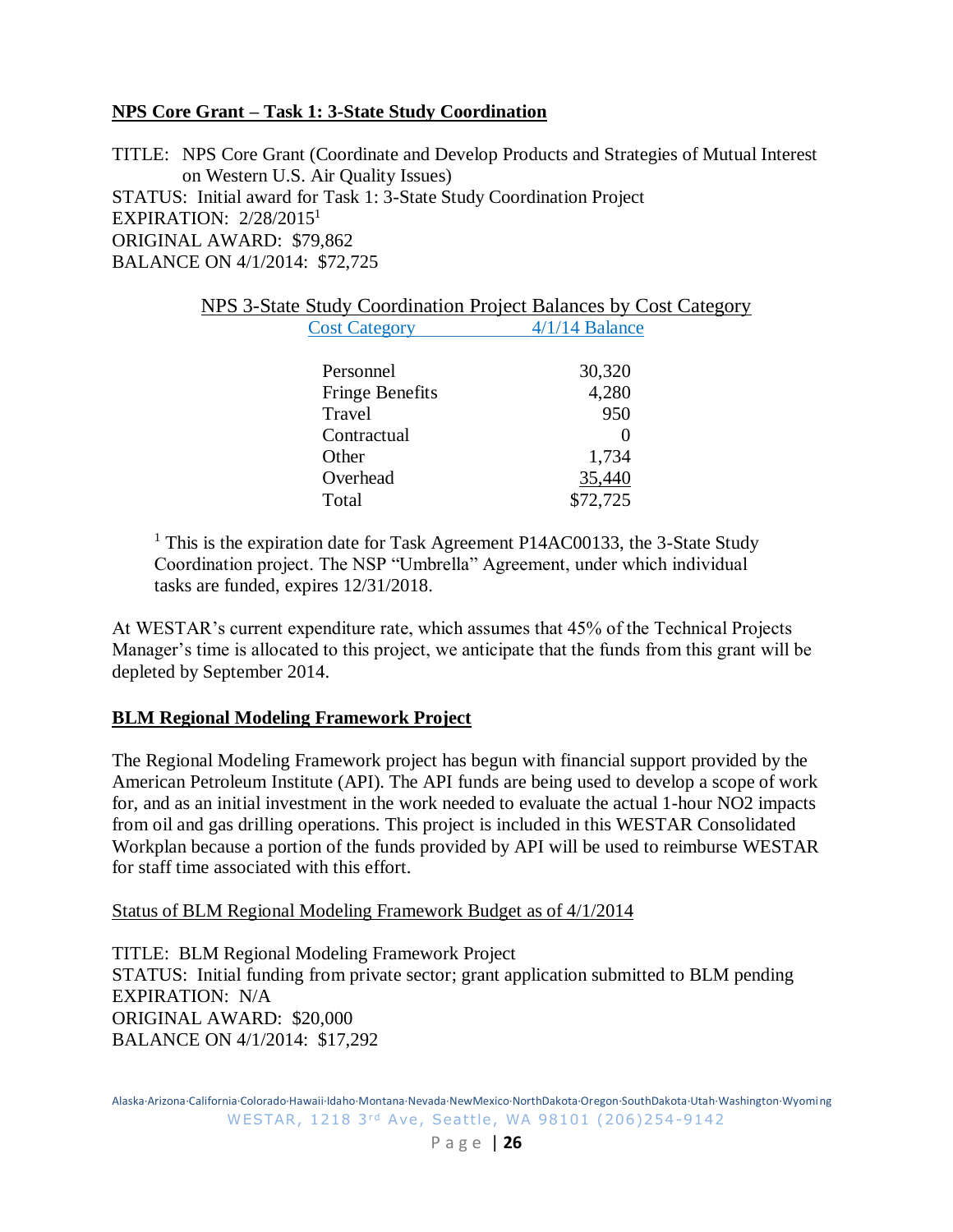WESTAR expects to complete the scope of work for this project by June 2014. 10% of the Technical Projects Manager's time will be allocated to this project until the scope of work is completed, leaving a projected balance for further work on this project of between \$12,000 and \$13,000.

# <span id="page-26-0"></span>**BLM Oil and Gas EI for Williston and Great Plains Basins**

Funding for the Oil and Gas Emission Inventory for the Williston and Great Plains Basins project was awarded on April 24, 2014.

TITLE: BLM Oil and Gas Emission Inventory for the Williston and Great Plains Basins Project STATUS: Awarded EXPIRATION: 4/23/2019 ORIGINAL AWARD: \$50,000 BALANCE ON 4/24/2014: \$50,000

# BLM Williston/Great Plains O&G EI Project Balances by Cost Category Cost Category 4/24/14 Balance

| Personnel              | 4,818    |
|------------------------|----------|
| <b>Fringe Benefits</b> | 4,011    |
| Travel                 | 329      |
| Contractual            | 36,819   |
| Other                  | 2,191    |
| Overhead               | 4,832    |
| Total                  | \$50,000 |
|                        |          |

At WESTAR's current expenditure rate, which assumes that 10% of the Technical Projects Manager's time is allocated to this project, we anticipate that the funds from this grant will be depleted by September 2014.

# <span id="page-26-1"></span>**Future Funding**

In this section, predictions of future funding are presented that collectively establish the assumed financial foundation for WESTAR/WRAP. At the most basic level, the collective sources of financial support are expected to provide sufficient funding to ensure the on-going operation of the organization for the three year term of this consolidated.

# <span id="page-26-2"></span>**EPA Core Grant 2014-16**

Funding to support WESTAR's Core Grant activities in 2014, 2015, and 2016 is comprised of the balance remaining of previously awarded funding, and new funding, for which a grant application will be submitted after approval of a workplan and budget by WESTAR's membership.

Alaska·Arizona·California·Colorado·Hawaii·Idaho·Montana·Nevada·NewMexico·NorthDakota·Oregon·SouthDakota·Utah·Washington·Wyoming WESTAR, 1218 3rd Ave, Seattle, WA 98101 (206)254-9142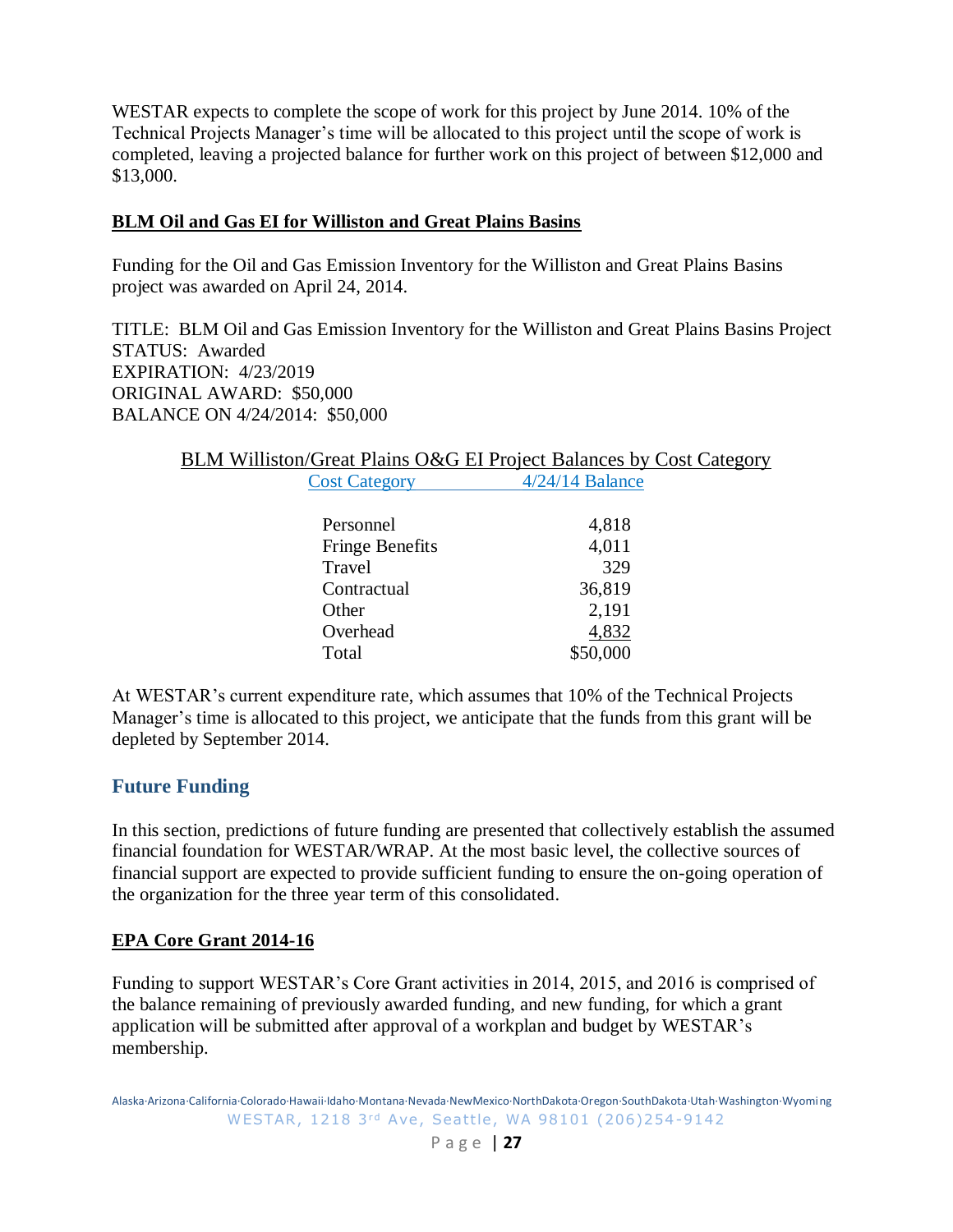#### EPA Core Grant 2014-16 Budget

TITLE: EPA Core Grant 2014-16 STATUS: Application due 6/16/2014 EXPIRATION: 12/31/2016 (anticipated) GRANT REQUEST: \$2,761,500 (3 years)

| <b>Projected Budget</b><br><b>EPA Core Grant 2014-16</b> |         |         |         |              |  |
|----------------------------------------------------------|---------|---------|---------|--------------|--|
|                                                          |         | Year    |         |              |  |
| <b>Cost Category</b>                                     | 2014    | 2015    | 2016    | <b>Total</b> |  |
| Personnel                                                | 217,944 | 219,033 | 220,129 | 657,106      |  |
| <b>Fringe Benefits</b>                                   | 56,494  | 59,319  | 62,285  | 178,097      |  |
| Travel                                                   | 289,796 | 276,244 | 252,255 | 828,295      |  |
| Contractual                                              | 35,000  | 35,000  | 35,000  | 105,000      |  |
| Other                                                    | 55,097  | 56,750  | 58,453  | 170,300      |  |
| Overhead                                                 | 266,169 | 274,154 | 282,379 | 822,702      |  |
| Total                                                    | 920,500 | 920,500 | 920,500 | 2,761,500    |  |

# <span id="page-27-0"></span>**NPS Core Grant**

The NPS Core Grant includes awards for projects related to coordinating and developing products and strategies of mutual interest on western U.S. air quality issues. In addition to the current task (Task 1: 3-State Study Coordination discussed earlier in this workplan), WESTAR anticipates project awards under this agreement in the coming years.

Beginning in August 2014, WESTAR/WRAP expects to implement Task Agreement 2, under which several key projects will be conducted, including:

- Data warehouse operation and maintenance
- Ambient monitoring
- CMAO modeling for 2011
- Winter ozone analysis
- Improve model performance for 2011
- Source Apportionment for 2011
- Develop 2014 inventory protocols and procedures
- Planning for 2014 and future year modeling

Beginning in the first quarter of 2015, WESTAR/WRAP expects to implement projects under Task Agreement 3, including, in addition to the continued implementation of projects under Task Agreement 2:

- Additional ambient monitoring
- Further analysis of winter ozone

Alaska·Arizona·California·Colorado·Hawaii·Idaho·Montana·Nevada·NewMexico·NorthDakota·Oregon·SouthDakota·Utah·Washington·Wyoming WESTAR, 1218 3rd Ave, Seattle, WA 98101 (206)254-9142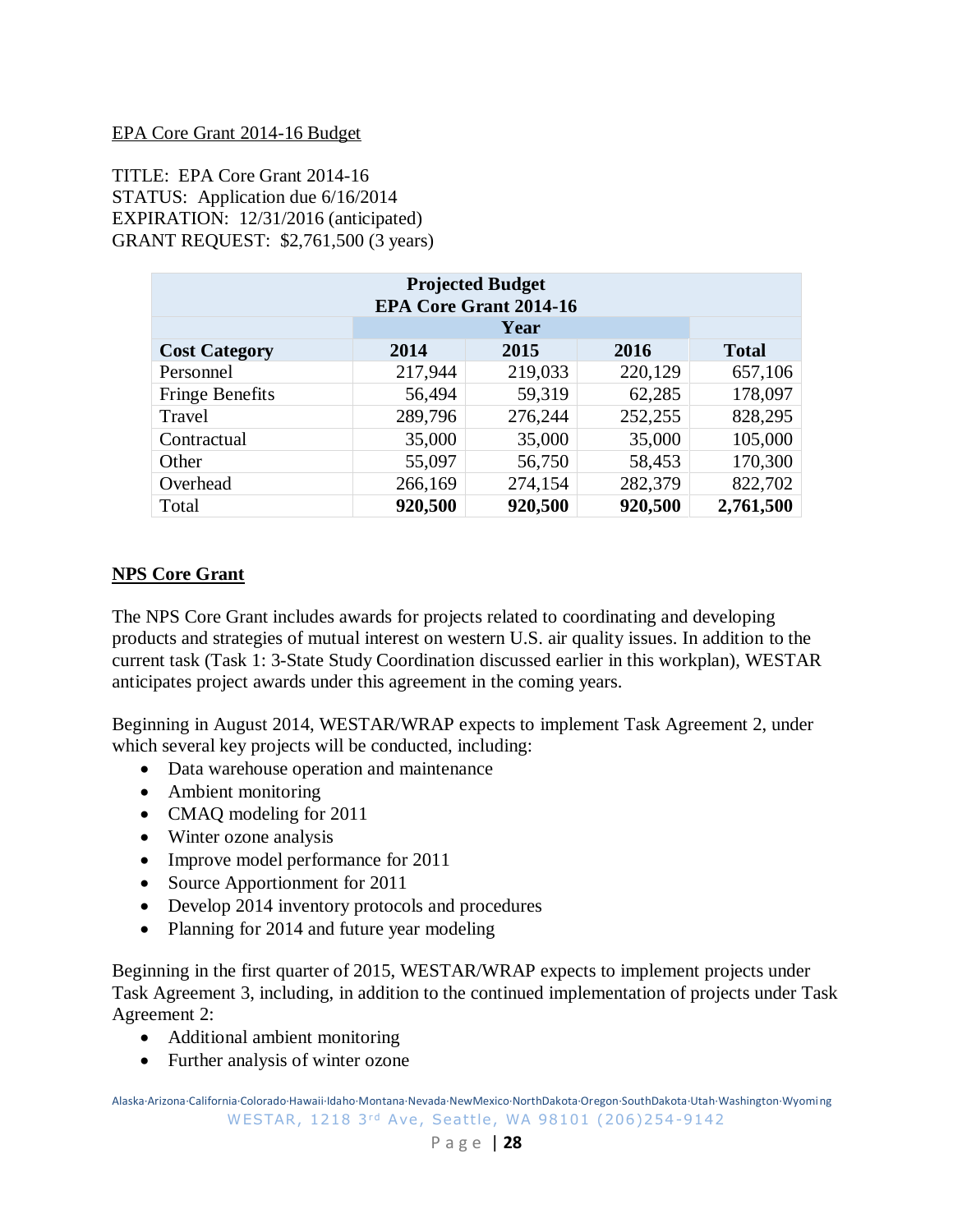- Emissions inventory development for 2014
- Base 2014 and future modeling

#### NPS Core Grant 2014-16 Budget

TITLE: NPS Core Grant 2014-16 STATUS: Proposed Budget EXPIRATION: 3/31/2016 (anticipated) GRANT REQUEST: \$1,566,756 (17 months)

| Projected Budget <sup>1</sup><br><b>NPS Cooperative Agreement</b> |                      |           |           |  |  |
|-------------------------------------------------------------------|----------------------|-----------|-----------|--|--|
|                                                                   | Year                 |           |           |  |  |
|                                                                   | 2014<br>2015<br>2016 |           |           |  |  |
| <b>Cost Category</b>                                              | (Sep-Dec)            | (Jan-Dec) | (Jan-Feb) |  |  |
| Personnel                                                         | 18,880               | 56,650    | 9,440     |  |  |
| <b>Fringe Benefits</b>                                            | 4,140                | 12,420    | 2,070     |  |  |
| Travel                                                            | 3,000                |           |           |  |  |
| Contractual                                                       | 778,186              | 600,000   |           |  |  |
| Other                                                             | 6,000                |           |           |  |  |
| Overhead                                                          | 18,880               | 56,650    | 9,440     |  |  |
| Total                                                             | 829,086              | 725,720   | 11,950    |  |  |

<sup>1</sup> The projected funding levels in this table are for planning purposes only. No formal commitment has been made by the National Park Service with respect to future funding for WESTAR/WRAP nor has WESTAR/WRAP committed to future task assignments or projects beyond those funded under current awards.

#### <span id="page-28-0"></span>**BLM Regional Modeling Framework**

BLM Regional Modeling Framework Grant 2014-16 Budget

TITLE: BLM Regional Modeling Framework 2014-16 STATUS: Proposed Budget EXPIRATION: 9/30/2016 (anticipated) GRANT REQUEST: \$120,000 (first of 3 years)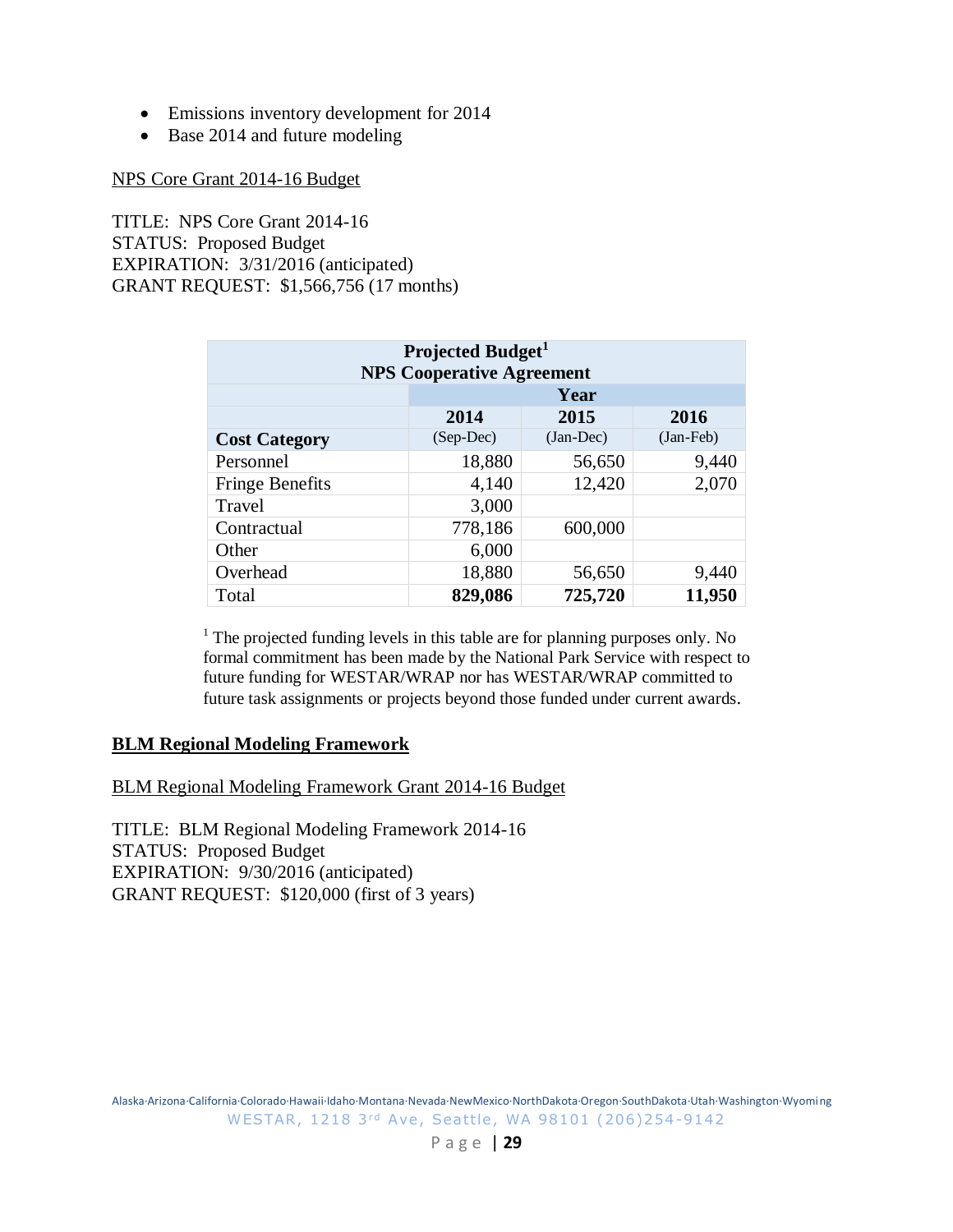| Projected Budget <sup>1</sup><br><b>BLM Regional Modeling Framework 2014-16</b> |                      |             |             |  |  |
|---------------------------------------------------------------------------------|----------------------|-------------|-------------|--|--|
|                                                                                 | Year                 |             |             |  |  |
|                                                                                 | 2014<br>2015<br>2016 |             |             |  |  |
| <b>Cost Category</b>                                                            | $(Jul-Dec)$          | $(Jan-Dec)$ | $(Jan-Dec)$ |  |  |
| Personnel                                                                       | 9,440                | 18,880      | 18,880      |  |  |
| <b>Fringe Benefits</b>                                                          | 2,070                | 4,140       | 4,140       |  |  |
| Travel                                                                          | 4,210                | 8,420       | 8,420       |  |  |
| Contractual                                                                     | 34,120               | 68,240      | 68,240      |  |  |
| Other                                                                           | 720                  | 1,440       | 1,440       |  |  |
| Overhead                                                                        | 9,440                | 18,880      | 18,880      |  |  |
| Total                                                                           | 60,000               | 120,000     | 120,000     |  |  |

<sup>1</sup> The projected funding levels in this table are for planning purposes only. No formal commitment has been made by the Bureau of Land Management with respect to future funding for WESTAR/WRAP nor has WESTAR/WRAP committed to future task assignments or projects beyond those funded under current awards.

#### <span id="page-29-0"></span>**Other Projects**

We anticipate that other funding opportunities will be available in the coming months and years, opportunities to fund projects and activities that will advance WESTAR/WRAP's capacity to provide assistance to our members. These funding opportunities will be awarded on a competitive basis. We cannot predict how many opportunities might be available in the coming years, the award level, or our success in competing for these awards. In addition to the future funding predictions listed above, WESTAR has recently submitted two grant applications, the responses to which are pending at this time: 1) a follow up to the BLM/JFSP PMDETAIL project to be conducted 2015-17 with a total budget of \$500,000, and 2) an evaluation of the application of NASA earth observation tools and knowledge for air quality management, to be conducted between late 2014 through late 2016 with a total budget of \$787,000.